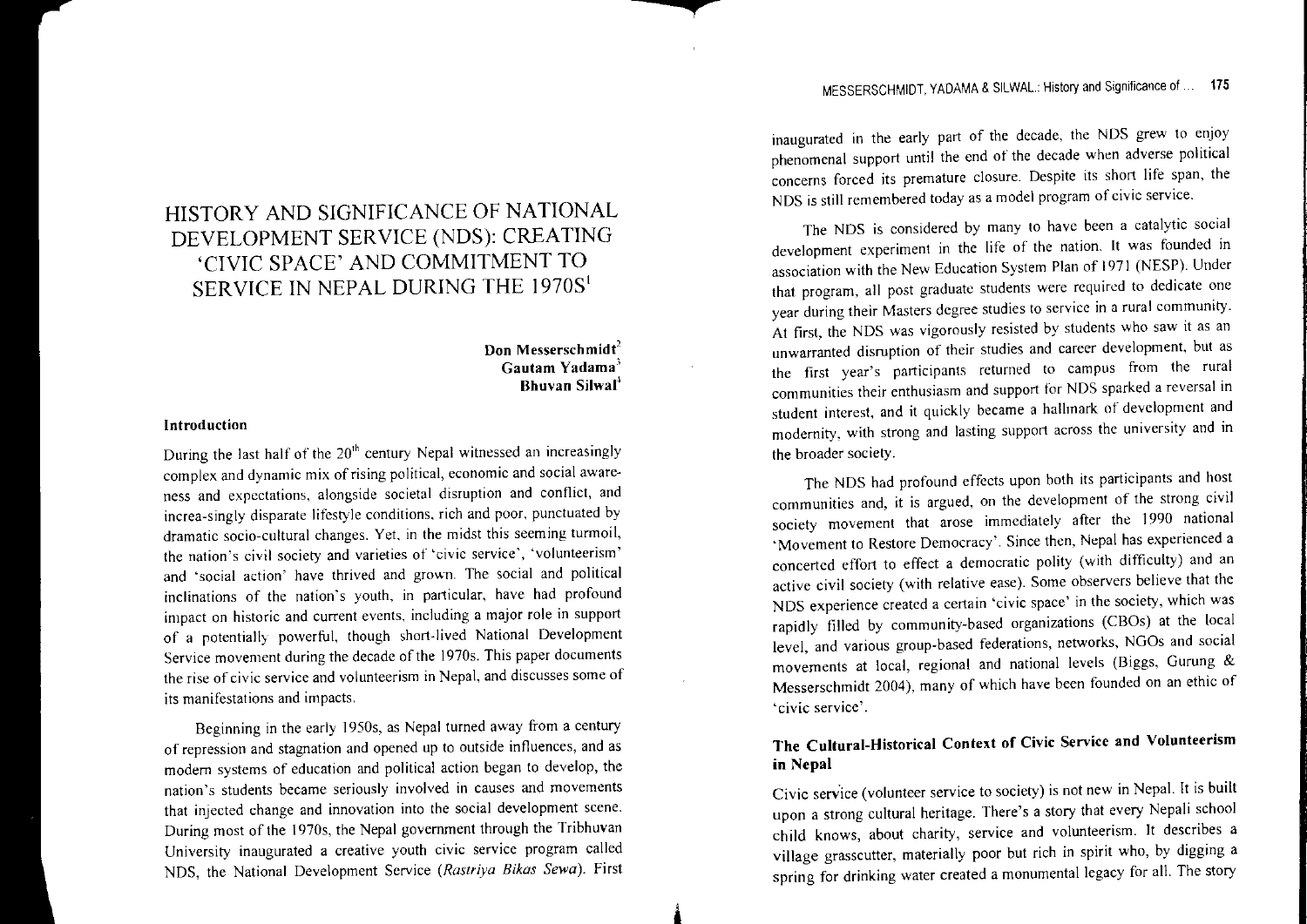has been immortalized in what is probably the best known short poem in Nepali: Ghãsi Kuwa ('The Grass Cutter's Well') by Bhanubhakta, Nepal's 19<sup>th</sup> Century 'Pioneer Poet'. In English translation, the poem begins:

*Devoting his life to cutting grass, he earned some money, and. 'fvishing to he rememhered dug <sup>a</sup> well.*

*7he [VUSS cutter is so poor. hut what spirit,! And I. Bhanubhakta. have done nothing H,ith m.v goodfortune.*

*Of wells. inns or resthouses I have made nune. All my wealth lies at home.*

*And from this grass cutler, what do we learn? That it's <sup>a</sup> shame to sit idle doing no good deed.*

Digging <sup>a</sup> spring or well (kuwa, inar), constructing <sup>a</sup> fountain or waterspout (pani dharo), building and maintaining <sup>a</sup> shady trailside resting place (chautaro) or <sup>a</sup> resthouse (pati, pauwa), and contributing free labor (shramadan) to public works, are all traditional acts of volunteerism, good ncighborliness, public service, and charity, which many Nepalis aspire to perform or achieve before they die. The high value of doing good things and serving others is captured in such terms as paropakar garnu ('to do selfless service for others'), swechhale paropakar garnu ('to serve selflessly and freely, of one's own will', 'volunteerism'), and swayamsewa garnu ('to serve others of one's own accord', 'to volunteer'; i.e., the 'act of serving'). It is only <sup>a</sup> small step from such simple acts of duty and thoughtfulness to more expansive forms of civic service.<sup>5</sup>

The tradition of voluntarily serving others has deep roots in Nepal and across South Asia. In contemporary times, disrupted and distorted by social, political and economic strife, the origins of the volunteer spirit and civic service are sometimes forgotten. Much of what passes for civic service nowadays, through community-based organizations (CBOs), local non-governmental organizations (NGOs) and other civil society organizations (CSOs) is thought by some to be new and novel. 'Except for a few,' writes one observer, 'all the NGOs have no roots in the native soil. They are the inventions of donor agencies' (Maskay 2000: 106).

We take <sup>a</sup> more positive view, grounded in historical tradition-that modern civil society organizations in Nepal are founded upon <sup>a</sup> long, strong and proud tradition of civic service, originating ages before such tenns as 'CBO' and 'NGO' were invented. We agree with those who point out that modem Nepalese NGOs have deep roots in temple-based endowments and trusts such as traditional guthis (Timilsina 2000: I) and in similar public-minded associations (sarnsthan). 'Modern NGOs of Nepal,' writes Ghimire (2000:212) 'are basically transformed Guthis [Trusts], and are an outcome of the  $20<sup>th</sup>$  century social transformation movement of South Asia', although most have been transformed recently towards 'a development orientation [with] global interaction and assistance'."

# Civic Service Movements in  $19<sup>th</sup>$  and  $20<sup>th</sup>$  Century Nepal

The culturally ingrained spirit of civic service and volunteerism saw its first public expression in Nepal beginning in the late  $19^{\text{th}}$  and early  $20^{\text{th}}$ centuries, under the leadership of several prominent individuals, each of whose pioneering spirit had grea<sup>t</sup> effects in generating <sup>a</sup> civic service awakening in Nepal (Chand 1998:49). One was Tulsi Meher, <sup>a</sup> follower of Gandhi, who has been called the 'Founding Father' of Nepal's NGO movement. His Charkha Movement was one of Nepal's first local NGOs (Chand 1998, Maskay 1998:75). Another was Khagendra Bahadur Basnet, who founded the Disabled Society of Nepal. Yet another was Daya Bir Singh Kansakar, who established <sup>a</sup> voluntary medical dispensary called Paropakar Aushadhalaya. Kansakar, until his recent death in 2001 at age 90 was considered one of modem Nepal's best examples of selfless service to others (Limbu 2001). His initial organization was later transfonned into the well-known Paropakar Samsthan (Paropakar Organization) consisting of an orphanage, ambulance service, maternity hospital, and secondary school. Both Kansakar and Tulsi Meher and their respective movements had grea<sup>t</sup> effects in generating <sup>a</sup> civic service awakening in Nepal (Chand 1998:49  $& 2000$ 

Sometimes volunteer service groups arise out of disaster events. Nepal's original Paropakar medical dispensary, for example, was founded during the cholera epidemic in 1948. In addition, <sup>a</sup> temporary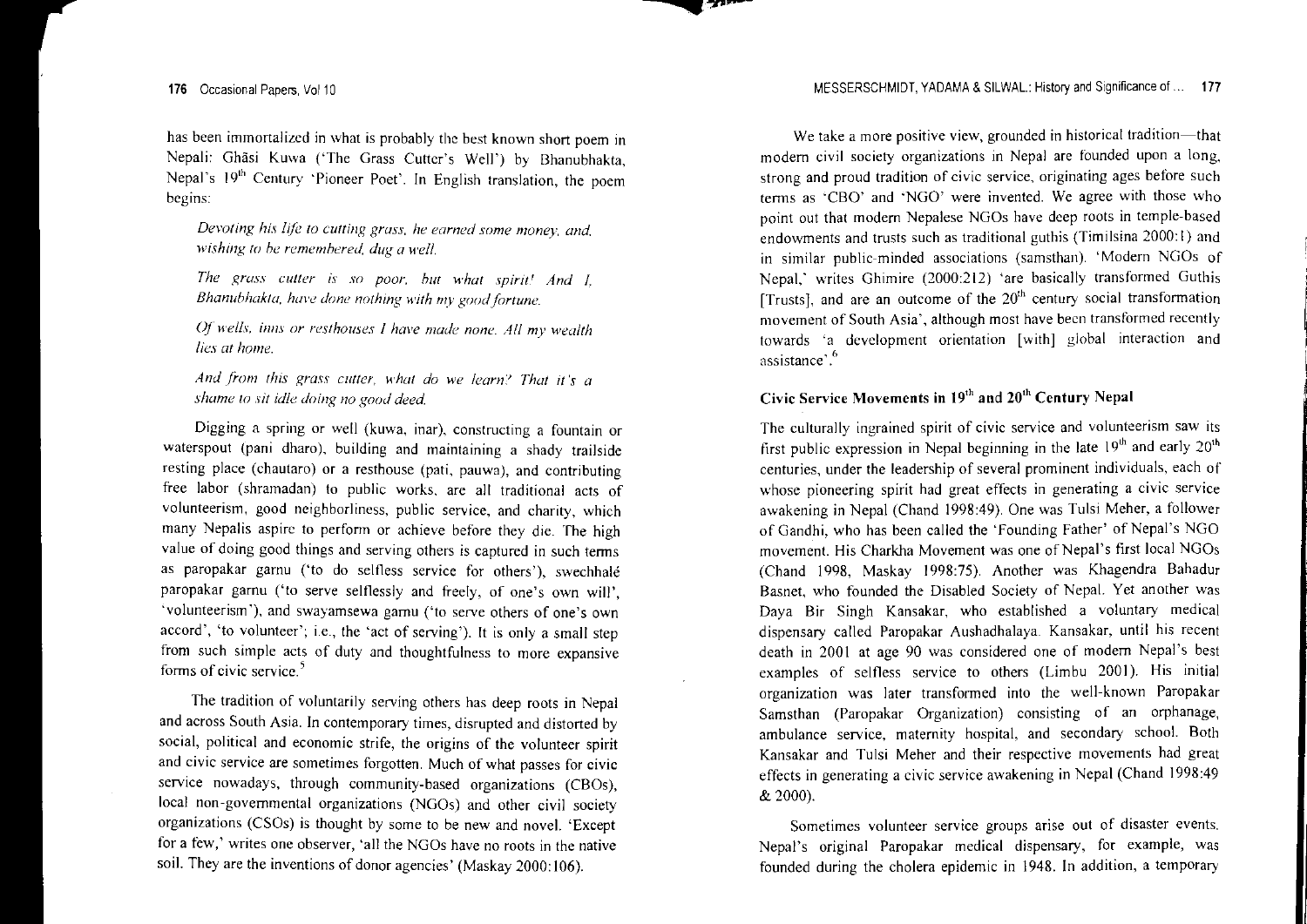**organization called the** *Bhukampa Sewa Dal* **was organized** immediately after the devastating Nepal-Bihar earthquake of 1934 to help cope with the effects of homelessness and displacement. Many such **groups last only for the duration of the emergency and its immediate** aftennath.

**In** <sup>a</sup> recent study of development groups in Nepal, <sup>a</sup> long list of *customary* **voluntary and civic service groups was prepared and is presented below.**<sup>7</sup> In that study, a distinction is made between 'customary' groups' (longstanding, both 'indigenous' and 'traditional') and 'sponsored groups' (established and supported by development agencies NGOs, and the like). $<sup>8</sup>$  The large number of customary groups on the list.</sup> *performing* various functions, firmly establishes the fact that there are **strong of civic service in Nepal. Most examples predate modern times, although there are <sup>a</sup> few that are relatively new. The list is** illustrative (not exhaustive):

- **I. Natural Resource Management (e.g., communal forest, pasture, and irrigation management, etc., including resource processing \_ ban samiti is an example );**
- **2. Agriculture, Horticulture, Livestock and Fisheries Management (e.g., production and income generation, and temporary field** labor, etc. \_ parma and nogar are examples);
- 3. Savings & Credit (e.g., mutual aid, rotating credit, etc. dhikur/dhikudi is an example);
- 4. Education & Human Resource Development (e.g., local school **management, indigenous language preservation, non -fonnal and functional education, etc. \_ cheli-beti is an example);**
- 5. Community Multi-Purpose & Support (e.g., settlement, hamlet **or tol management; caste, ethnic and clan affairs management** and development; also temple affairs and festival management; funeral and graveyard management; welfare and philanthropy euthis are an example);
- 6. Health, Emergency Management (e.g., community health, and emergency response \_ Bhukampa Sewa Dal, noted above, is an example);
- 7. Dispute & Conflict Management (e.g., pancha bhaladmi and dharma panchayat)
- 8. Children & Youth Affairs (e.g., san/thuli samuna and rodi)
- 9. Infrastructure Development & Management (e.g., trail and **bridge management, canal management, drinking water system management, etc. khane pani samiti is an example);**
- 10. Enterprise & Income Generation (e.g., local money raising and **entertainment ama samuha, sorathi nach and Krishna charitra** are examples); and
- 11. Other, Miscellaneous

**Some of the voluntary organizations and movements listed above** have relatively short, ephemeral life spans, often formed on a seasonal **basis or in response to <sup>a</sup> crisis. But <sup>a</sup> great many of them are more pennanent, lasting many generations. Some are motivated by communal solidarity, others by personal feelings of religious service or generosity.** Most are localized at the neighborhood level, and many are based on ethnic group or clan/lineage identity. A few crosscut the boundaries of class, caste, ethnicity and gender. All tend to be bound together by the crosscutting ties of mutual friendship or interpersonal loyalty, by good neighborliness, and by trust\_a key ingredient to the survival of all self**help groups and volunteer service societies. 'Trust', in the sense of reliance, responsibility, confidence and authority, is the foundation stone** underlying volunteerism and, indeed, all of civil society (Fukuyama 1995; see also Brown 1999: 17ff; Wilson and Musick 1999). Virtually all such groups or movements noted for Nepal fit the concep<sup>t</sup> of 'civic **service', which we define as an organized period of substantial** engagemen<sup>t</sup> and contribution to the local, national or world community, recognized and valued by society, with minimal monetary compensation to the participant (after Sherraden 200Ia:2; see also Sherraden, Moore & Cho 2002.)

None of the examples from Nepal listed above involve reward other than feelings of good-neighborliness, self-esteem and satisfaction, But, taken together, they set the socio-cultural stage upon which the Nepal governmen<sup>t</sup> launched the NDS in the J970s.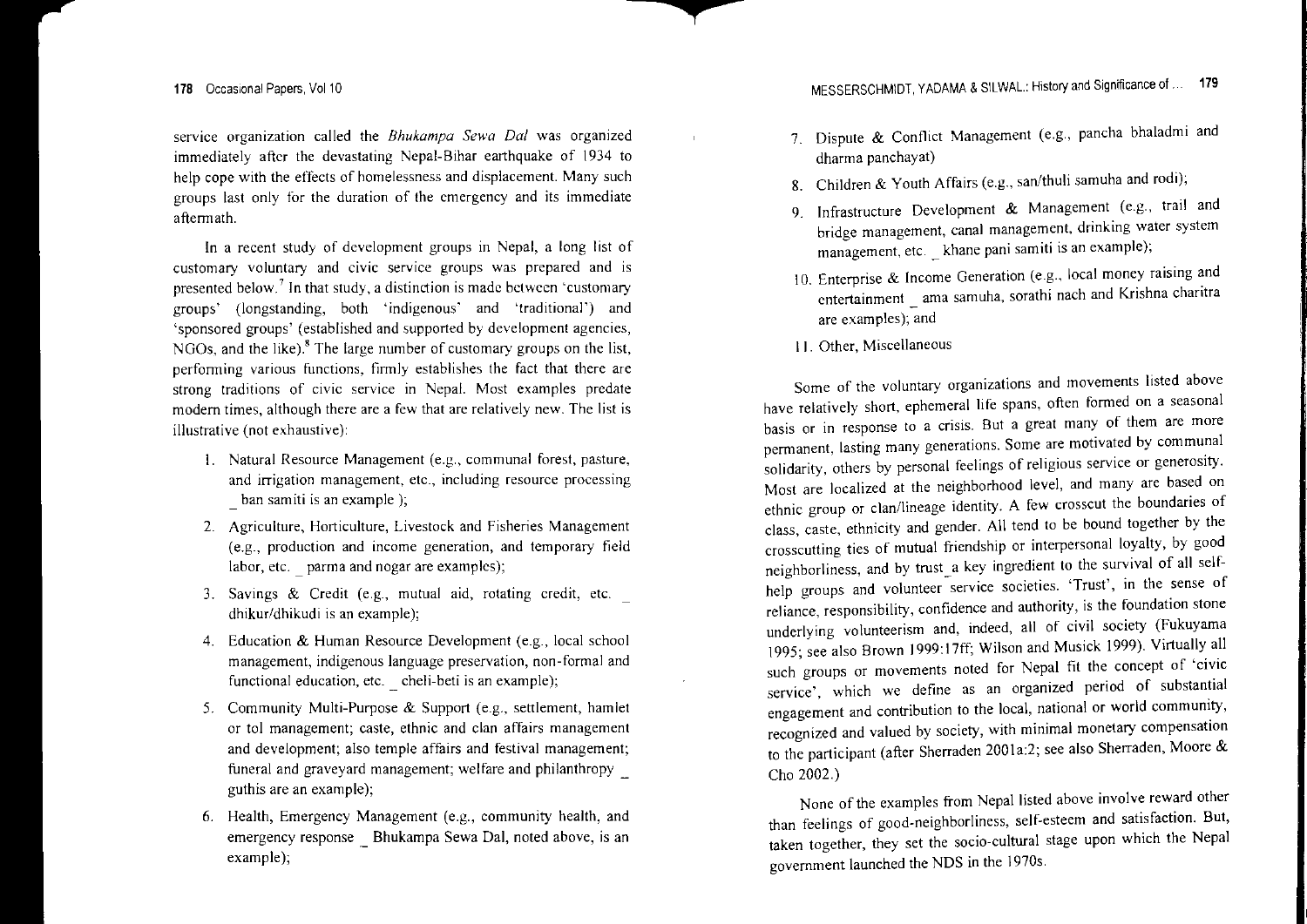## Rise of Nepal's National Development Service (NDS)

The NDS was created as an integral par<sup>t</sup> of the New Education System Plan of 1971 (NESP), <sup>a</sup> central feature in the government's attempt to modernize education and development.') An early NDS volunteer and noted Nepalese diplomat and educator has said that the NDS 'was <sup>a</sup> grea<sup>t</sup> program, with the students making such rapid changes in the villages! It brought important political, social and economic exchange and awareness... ' And an international volunteer and life-long development worker posted to Nepal has observed that 'NDS was perhaps the best thing that Nepal ever did for rural development.. If you ever meet people working in rural development in Nepal who seem to stand out from the pack, just ask them if they were in the NDS. Chances are that they were, and remember it as transformational in their lives... ' These statements indicate, first hand, how important the 19705 NDS program is still considered in Nepal today, by Nepalese and knowledgeable expatriates, alike.

The Nepal experience with NDS must also be examined in terms of its political significance, an important aspec<sup>t</sup> of volunteerism in some societies. It may not be universal but, in both the development and the premature demise of the NDS, politics and Nepal's struggle to create <sup>a</sup> Democracy have played significant roles. The NOS was begun on <sup>a</sup> pilot basis in 1972, inaugurated in 1974, and enthusiastically sustained until 1979. Despite its short life, it provided <sup>a</sup> vital and significant learning experience both for the participating youth and their host communities, and an early breeding ground for Democracy and <sup>a</sup> vital civil society that, by definition, accompanies Democracy. In the opinion of many, it was an unquestionably successful student study service program (Aditya & Karmacharya 1988, Karmacharya 1980, Pradhan 1978, Shrestha 2002, Upadhyay et al 1989, Vaidya 1978 & 1992a, 1992b).

## Inception and Design

I he origins of the NDS are often attributed to the 'noble philosophy' and inspiration of Nepal's late King Birendra (1945-2001), when he was Crown Prince. Formal plans for <sup>a</sup> national development study service first emerged in 1971 as an integral par<sup>t</sup> of the NESP. This education plan was intended to remove some of the defects of Nepal's older system

of learning that was increasingly seen as insufficient to meet the nation's growing development needs. It was also designed to better prepare youth for public service in the development of the nation, as a training ground for the civil service.

The NDS motto was 'Education for Development' and its vocational and development service goals were so closely linked that at first it was considered anti-intellectual and un-academic. It appeared as <sup>a</sup> very traditional and hierarchical structure based on <sup>a</sup> bureaucratic view' of knowledge systems. That, and the added fact that it was mandatory, at first aggravated some students who saw it as <sup>a</sup> system of national conscription (not unlike military conscription) and as an unwarranted interruption in the midst of their formal studies. Although resistence was expressed at first, after the return of the first volunteers from the field and their convincing accounts of its importance and promise in sociopolitical terms, the NOS became embraced positively as <sup>a</sup> cause celebre among the students. Later in the decade, it was reported that 96% of future participants sampled (i.e., incoming new students) were enthusiastic about joining the NDS (Pradhan 1978: 174-175).

All Masters level students enrolled in Tribhuvan University, then the nation's only postgraduate educational institution, had to participate. Completion of a year's service and final written report counted for one of the nine papers required to earn the degree. Service began with training and orientation, followed by <sup>a</sup> mandatory 10 months in <sup>a</sup> rural community (although some students stayed longer). It ended by return to campus and submission of the final report. Assignment to remote areas was given priority. Most students were sent out to teach, and were typically posted together in groups of two or three. Their work was overseen by the local school headmaster and the district education officer, and by <sup>a</sup> supervisor who occasionally visited them from Kathmandu.

The program's operating expenses were funded entirely by the government, and were increased annually (see Table I). The only outside help came from <sup>a</sup> few U.N. agencies and the Canadian IDRC who together provided minor logistics support, consulting services, some publications costs, <sup>a</sup> few vehicles, and some field supplies for the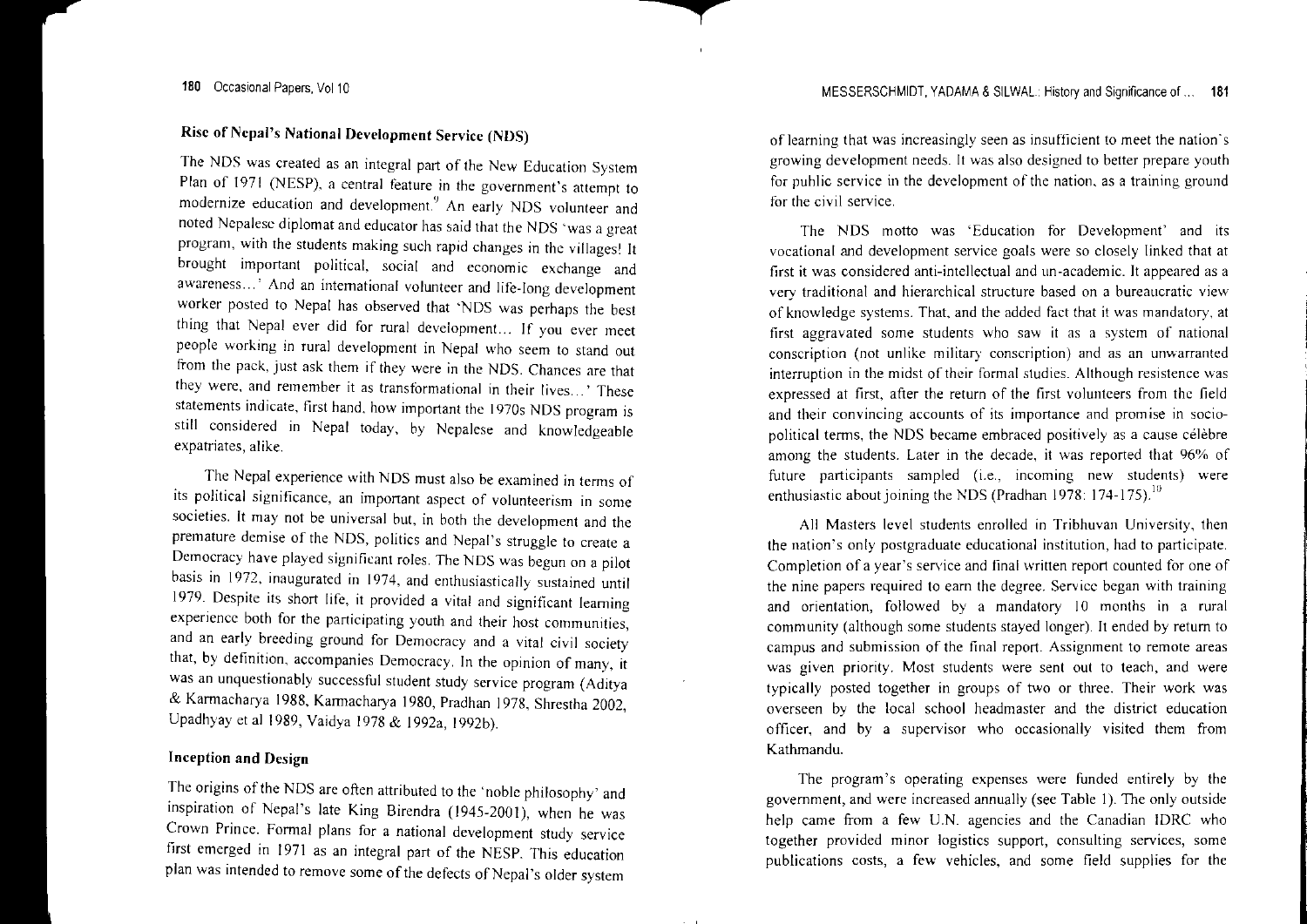| New Education                                                         | ăgN                                |              | Pilot                                                            | San                  | Table 1. Synopsis of Nepal's National Development Service (NDS), 1972-1979<br>NDS operating                                                    |                                         |                                   | Sak                |
|-----------------------------------------------------------------------|------------------------------------|--------------|------------------------------------------------------------------|----------------------|------------------------------------------------------------------------------------------------------------------------------------------------|-----------------------------------------|-----------------------------------|--------------------|
| NESP) launched<br>System Plan                                         | Directorate<br><b>Partial ched</b> |              | <b>Falcodd</b><br>tested                                         | launched<br>formally |                                                                                                                                                | $\sim$ normally $\sim$                  |                                   | formally<br>closed |
| 1971                                                                  | 1972                               |              | 1974                                                             | 1974.75              | 1976-77<br>1975-76                                                                                                                             | 977 78                                  |                                   | 1978-79            |
|                                                                       |                                    | Batch:       | pilot                                                            | Ļ                    | ۲.<br>٦,                                                                                                                                       | summer<br>£,                            | winter<br>ءِ ۽                    | ءِ≠                |
|                                                                       | Number of participants:            |              | 2                                                                | 212                  | ž<br>Į                                                                                                                                         | ទី<br>ភ                                 | 665                               | ្អ                 |
|                                                                       | Participation by gender:           |              | $\overline{2}$<br>έ                                              | 3<br>ĉ<br>J,         | S.<br>328<br>έ<br>g                                                                                                                            | 412 124<br>Е<br>ē<br>$-269$<br>Е        | $\frac{3}{2}$<br>541<br>É         | ទួ<br>Е            |
|                                                                       | Number of districts:               |              |                                                                  | 21                   | ្ល<br>S                                                                                                                                        | $\overline{1}$                          |                                   | Ľ,                 |
|                                                                       | Number of villages:                |              | 14                                                               | 124                  | 28<br>ដូ                                                                                                                                       | 670                                     |                                   | 414                |
|                                                                       | Annual budgets (NRs):              |              | n'a                                                              | 1,700,182            | 2,734,523<br>3,124,444                                                                                                                         | 3,846.386                               |                                   | 6,090,563          |
| Inspiration:                                                          |                                    | Objectives:  |                                                                  |                      | Requirements:                                                                                                                                  | Original 4-Corps Design                 | Total Students:                   |                    |
| Similar to study service schemes<br>operating at the time in Ethiopia |                                    |              | outlook, more practical, attuned<br>Make education broader in    |                      | part of Masters degree<br>Mandatory service as                                                                                                 | <b>Education Service</b><br>Corps       | $(22\% f 78\% m)$<br>2,927        |                    |
| and other countries. Encouraged                                       |                                    |              | to national development needs.                                   |                      | program.                                                                                                                                       | Health Service Corps                    | Expenditure<br>Total              |                    |
| and supported by royalty. First<br>met with suspicion, then           |                                    |              | Encourage students to assist in<br>rural development activities. |                      | 2 months orientation<br>and training.                                                                                                          | Agriculture Service                     | NRs 17,406,099<br>$(1974 - 79)$ : |                    |
| enthusiastically supported by<br>students                             |                                    |              | Give students opportunity to                                     |                      | 10-months assignment                                                                                                                           | Construction Corps<br>Corp <sub>s</sub> | (c, USS800,000)                   |                    |
| Funding:                                                              |                                    |              | nteract with the rural                                           |                      | to rural districts                                                                                                                             | Only the Education                      | Postings:                         |                    |
| Nepal Government, plus a little                                       |                                    | populations. |                                                                  |                      | Prepare village profile,                                                                                                                       | Service Corps was                       | To 1,735 villages                 |                    |
| logistics from donor agencies.<br>support with materials and          |                                    |              | development experience<br>Give students practical                |                      | projects, final report.<br>teaching, special                                                                                                   | fielded between 1972<br>and 1979.       | in 72 of Nepal's<br>75 districts  |                    |
| through Tribhuvan University.                                         |                                    |              |                                                                  |                      |                                                                                                                                                |                                         |                                   |                    |
| statistics exist between these sources $f$ = female $m$ = male        |                                    |              |                                                                  |                      | Sources: Pradhan et al 1978, Aditya & Karmacharya 1988, Vaidya 1992, 2002, Shrestha & Upadhyay 2002, NDS Staff 1988. Some minor differences in |                                         |                                   |                    |

participants. Other than this, NDS was proudly promoted as <sup>a</sup> program conceived, funded and administered by the Nepalese (Poudyal 1979:64) in the well-established spirit of 'self-help' (on <sup>a</sup> natiunal scale).

An NDS Directorate was established in 1972, and the first two years **were a time of trial, error, correction and fine-tuning. It began with 22 volunteers who were posted to nearby rural communities on <sup>a</sup> trial basis.** The program was formally inaugurated in July 1974. and <sup>a</sup> further 212 **students were sent Qut. Between 1972 and 1979 (when the program was** suddenly closed), nearly 3,000 students were involved. Altogether, 72 of Nepal's 75 districts received NDS volunteers (Table I).

#### **Program Objectives and Activities**

The plan's declared objective was 'to supply trained manpower for national development', led by the public sector, 'with the priority to be **given, among others, to the "Promotion of active students' participation** m nation huilding'" (Vaidya 1992b: 129, quoting the New Education System Plan of 1971; also Chand 1988:109). The unwritten objective was to 'make the community the classroom' (Fussell & Quarmby 1974, in Chand 1988:109; and Poudyal 1979). Its designers wanted to assure that higher education would reflect more than 'theoretical bookish knowledge' by exposing young students to the realities of life and of development in the rural areas. Each student received <sup>a</sup> modest monthly stipend and <sup>a</sup> few field supplies. The stipend was enough to cover living **expenses in the village, not enough to live any better than the average** villager. It did not allow anything left over to save. The fonmal objectives **and <sup>a</sup> synopsis** ofthe **program are given in Table I.**

The NDS objectives have been interpreted in two complementary ways. **For one, it was as an attempt to induce change in the outlook and skills of** the nation's educated youth by building upon Nepal's traditional culture of service. For another, it was designed to affect the attitudes and develop the skills of the rural populace, under the rubric of self-help development and modernization. While the latter objective is not very clearly articulated in official documents, it is generally acknowledged that the program was all about awareness-raising among the rural poor, assisting them to more fully utilize their local resources, and to help **instill in their lives and communities <sup>a</sup> more active participation in the**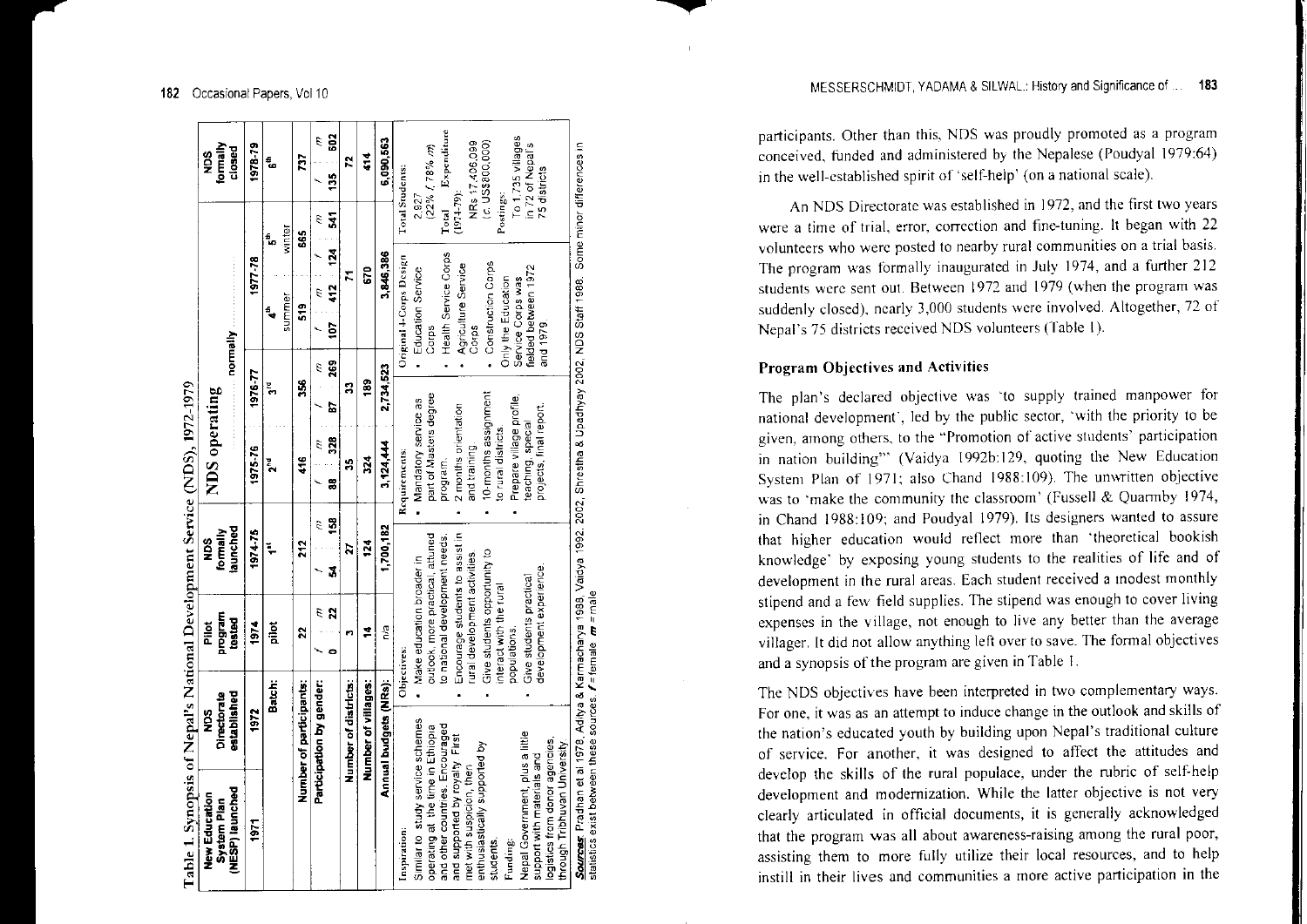development process and <sup>a</sup> strengthening of national unity (Vaidya 1992b: 132, NOS Staff ]988:7). Recent discussion underscores the importance of civic service in general for its impact not only on the server but also on the direct and indirect beneficiaries in communities where service is being performed (Perry & Thomson 2004).

The initial plan was to field NDS volunteers in four sectors: health, education, agriculture and construction (engineering). During its short life, however, only the education corps was mobilized. Besides teaching, each volunteer had to complete <sup>a</sup> village profile, to link theory and practice as well as to demonstrate academic competence and experience rural reality. The profile's baseline data were intended to help planners identify local needs for development.

Many NDS volunteers also worked on small technical and social development projects in their communities. They assisted on small scale construction works, agricultural improvements, drinking water schemes, minor irrigation projects, bridge building, family planning, public health education and sanitation, literacy, and the prevention of alcoholism and gambling, for example (Pradhan 1978:273-274 & passim, Poudyal 1979, Karmacharya 1980, Aditya & Karmacharya 1988).

#### NOS Impact on Both Student and Rural Communities

That the NOS program was 'successful' in several ways is widely accepted in Nepal. Unfortunately, only two impact assessments of the NOS exist (Pradhan 1978, Karmacharya ]980). One focuses mostly on initial impressions of the student volunteers and their rural village hosts, the other on economic aspects. In addition, one early NOS Director conducted <sup>a</sup> limited cost-benefit analysis after the first few years. He determined that the return to the nation was four times the investment (Vaidya ]978).

Given the dearth of studies, the subject needs further analysis fiom one or more independent sources. No studies exist, for example, of the program's impacts on local economy, on social structure or politics, on community organizations or the level of social capital formation, or about the long-term social and political effects of involvement on the participants themselves.

The program's impacts in these areas are largely conjectural, based on <sup>a</sup> few brief observations at the time (Baral 1977, Fussell & Quarmby 1974, Poudyal ]979, Poudyal and Tiwari 1978, Vaidya 1978), as well as several more recent retrospective observations (Chand 1988, Gurung 1988, NOS Staff 1988, Pradhan 1988, Shrestha & Upadhyay 2002, Shrestha & Upadhyay et al 2002, Vaidya 1992a,b & 2002), and on extensive interviews. Extrapolating from these sources, it appears that the NOS served well to introduce students to rural conditions and realities, to enhance rural education in selected villages and schools, and to bring some of the rural populace more closely into the development dialogue.

The NOS program helped create social capital in participating communities and schools, thus creating <sup>a</sup> better atmosphere in which to build trust and reciprocity among citizens and between local communities and development agencies. Similar trends have been noted in the international literature on volunteering (see Smith: para 24-28). Orogosz (2003:250) summarizes the link between civic service and social capital: 'We cannot strengthen the ties that bind us as <sup>a</sup> nation unless our civic duty is fostered by 'bridging' social capital that helps us create links across groups. There is <sup>a</sup> 'strength in weak ties' that stretch across lines of race, class, and religion since these weak ties allow us to recognize our dependence on one another so we can become more than communities of strangers'.

NOS provided just such an opportunity for bridging social capital where students and citizens in impoverished rural communities forged new alliances. It also raised political consciousness and the potential to change the nature of existing and highly conservative political culture. The new alliances, however, threatened to dismantle existing traditions, the status quo, and old entrenched relationships between local elites and the monarchy. This was one of the main reasons that the life of the NDS was cut short in 1979. That it was closed before it was sufficiently mature is considered by many observers to be one of the grea<sup>t</sup> tragedies of Nepal's recent socio-political history.

For the volunteers themselves, NDS service provided <sup>a</sup> type of social development experience that led directly to the enhancement of human capital. It subsequently influenced lifestyle choices and career directions of many participants. Razzaque, Masud and Mian (1978:5)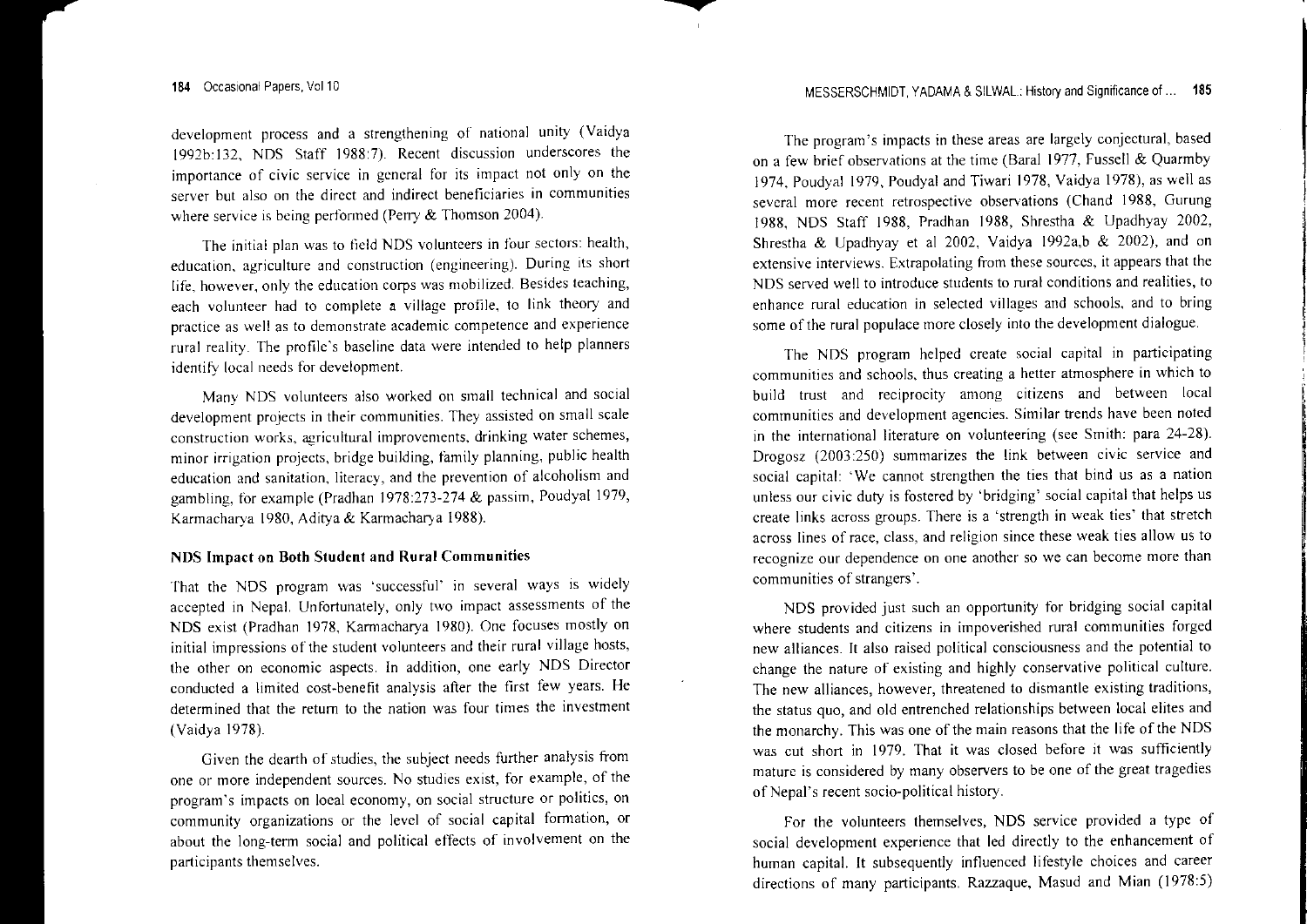point out that NDS students, predominantly of urban backgrounds, had a **unique opportunity to grasp the country's problems and assess actual needs in preparation for careerS in government service after graduating.** Many NDS graduates went on to become well known leaders, **academicians and professionals, including participatory development practitioners and human rights activists. During their year long exposure to the facts and conditions of**rural life, **the volunteers made new friends, learned new skills and enhanced their own self-confidence and respect. NDS is generally acknowledged to have raised awareness and persona<sup>l</sup> satisfaction among participants. The value of volunteering in creating** social and human capital is widely noted in the literature (cf. Smith 1999: para 29-31).

The NDS program also impacted on villagers, district **administrators,** traditional leaders **and local school teachers, as well as on university teachers and the students' parents. Its impact upon traditional** local leadership, however, was mixed and often controversial. When the student volunteers first arrived in the villages, many of them were perceived as <sup>a</sup> threat to the entrenched and powerful local leaders of <sup>a</sup> **system where development activities were closely guarded and** controlled, where development allocations were well-kept secrets, and where the village elite monopolized the flow of information and largesse. **Into this traditional scene came energetic university students who encouraged participation and practiced consultation, transparency, trust** and sharing (all deeply political), serving as good communicators, facilitators and motivators. They encouraged locals to undertake <sup>a</sup> number of self-help development activities. As they raised the consciousness of many villagers, the old style of closed and unaccountable leadership came under scrutiny. As Pradhan has noted (1988:10-12): 'The villagers would ask themselves why the NDS students are so dedicated [toJ village development activities despite the fact that they were not from the village... [while, in contrast] the local leadership did not have the same amount of dedication.. .'

Furthermore, NDS volunteer activities included campaigns against usury, polygamy, child marriage, bonded labor, and other 'social evils' such as alcoholism and gambling, the profits of which often lined the pockets powerful local elites. Thus, while it threatened the existing power structure, the NDS experience also had the potential for significant social and political change.

The program's impact on rural schoolteachers was also significant. In many instances, NDS teachers brought improvement to school **administration and, by their example, promoted 'academic values' such** as holding class regularly, facilitating <sup>a</sup> proper examination system and keeping good records (Pradhan 1988).

Among the 385 villagers and III local authorities interviewed **during Pradhan's 1978 assessment, researchers found near unanimous** support of the program.<sup>11</sup> Local support was made explicit when almost all villagers interviewed favored continuing the NDS program in future. When asked why, they referred to the role of volunteers in disseminating **new infonnation and ideas, in raising people's consciousness by** promoting literacy, in understanding the priority needs of the villages and **pursuing appropriate development programs, and in expressing cooperation and an enthusiastic 'voluntary spirit'. And, because they** were different from local leaders, as generally selfless, creative and **informative friends, the villagers did not want to lose their company** (Pradhan 1988 & 1978).

Former directors of the NDS evaluated volunteers' impacts on host villages in similarly positive terms. The students were respected locally as 'catalysts of reform and change'. They brought awareness to the villages and were looked upon very positively, as people in whom the villagers could confide and place their trust. Implicit in these **observations is recognition of the diverse and versatile qualities of the volunteers.**

Respect for Nepal's NDS program also spread internationally. Civic service planners, leaders and administrators from as close as India and as distant as the United States looked closely at the Nepal NDS as <sup>a</sup> model program of volunteerism. Its leaders were invited abroad, to Indonesia and the Philippines for example, to describe and discuss the Nepal program, and give advice to others. UNESCO formally praised it, and it was written up for a broad audience (see Fussell & Quarmby 1977, Poudyal & Tiwari 1978, Razzaque, Masud & Mian 1978, Vaidya I1992a,b).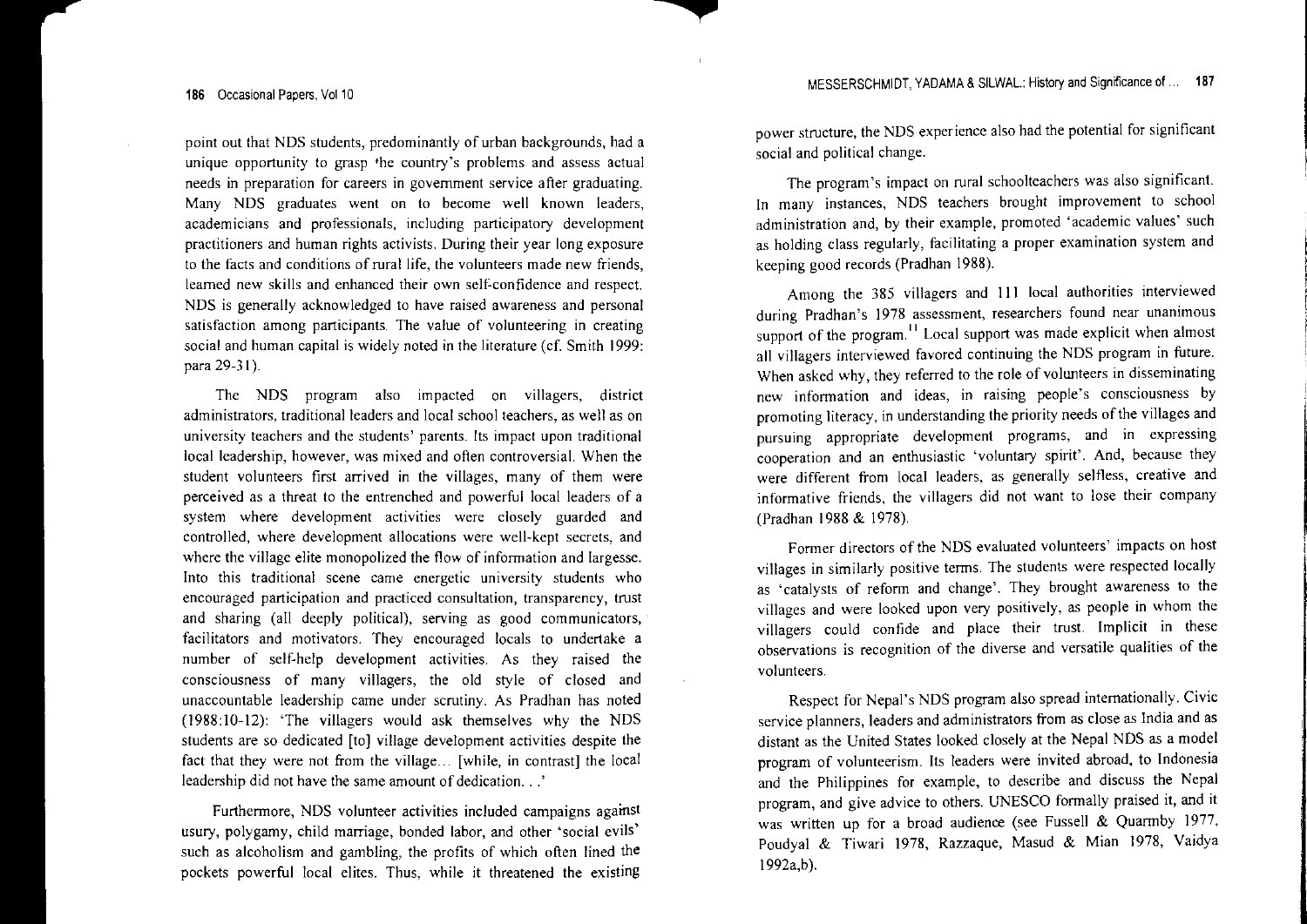Despite the largely positive reflections on the NDS at home and abroad, <sup>a</sup> few negative criticisms have also been voiced. The program's inability to spur revision and improvements in university education, for example, is noted by both Shrestha (1988) and Mishra (1988). Mishra describes it like 'a horse that trotted briskly, often unaware of its destination...' and as 'a great opportunity lost' (1988:102-103). Mild expressions of suspicion have also been discussed, that in some of the remote districts the NDS experience may have raised unfulfi!led expectations that, in turn, fueled the sort of rural discontent that found its expression two decades later in the start of Nepal's debilitating Maoist insurgency. This sort of criticism, however, can be brought against any democratic movement, NGO or governmen<sup>t</sup> aid project trying to address inequities and the causes of poverty.

 $\mathbf{I}$ 

Amidst all the praise for NDS, one important outcome of this national youth service program has been overlooked\_the role students played in mobilizing communities and how new alliance between students and villagers arose as credible threats to local elites that were aligned with the monarchy. Such threats pu<sup>t</sup> in motion <sup>a</sup> series of events that are still unfolding in Nepal, <sup>a</sup> society that by any measure is dominated by <sup>a</sup> narrow elite, and disenfranchised masses. It is important to recognize the role of NDS in stirring the seemingly calm waters of Nepalese society.<sup>12</sup>

## NDS and the Interplay of Students and National Politics

Government-sponsored civic service programs always operate within <sup>a</sup> political context. While the literature on volunteerism generally avoids or neglects reference to its political ramifications, in Nepal the politics of NDS and the national political context within which the NDS was created, operated and closed down are important to understand. The ups and downs of national politics, including volatile student movements, combined with the activities of the banned political parties, various other socio-political activism, and the inevitable difficulties and disappointments that arose during the decade of the 1970s, were all associated with how the NDS was viewed, and ultimately influenced its impacts,

To understand the situation behind the design and implementation of the NDS the reader must forebear <sup>a</sup> brief (simplified) introduction to the recent history of Nepalese socio-politics. In 1960 King Mahendra abolished the nation's first struggling multiparty parliamentary system and replaced it with a partyless Panchayat system, sometimes characterized as a form of "guided democracy". " Because all political parties were banned, there was only one official or legal point of national allegiance and political articula-tion-the partyless Panchayat system, with the royal palace at its apex.

The new Panchayat system was based upon popularly elected village and municipal assemblies (Panchayats) that articulated up to district assemblies. At the center was the national assembly, the majority of whose members were elected by District Panchayat members from among themselves. For three decades, from the early 1960s through the national referendum of 1980, to the 'Movement to Restore Democracy' of 1989-90, powerful and largely conservative Panchayat leaders called 'Panchas', and various governmen<sup>t</sup> administrators and functionaries, arose within the system to dominate and control both local and national politics.

A relative insider and one of the severest critics of Nepal's royal rule has categorized Nepal's modem style of governance in Weberian terms as a "patrimonial system' focused on the royal palace in Kathmandu (Shah 1982 & 1993). He describes the manner of palace rule under the Panchayat system as <sup>a</sup> highly authoritarian style of 'peremptory command' (hukumi shashan), much the same as in autocratic Rana times prior to the revolution of 1950-51. The populace remained 'subjects' beholden to the king and the powerful elites, though many were chafing to become 'citizens' under <sup>a</sup> more truly democratic form of sovereignty.

It is not hard to imagine the Panchayat era, 1960-1990, as <sup>a</sup> time of political turmoil and struggle. 'The regime's inability to achieve qualitative changes in the economic conditions of the people despite its uninterrupted monopoly of power.. added to the woes of the people generally' (Saral 1993:41-42). Despite their being banned, political parties existed, nonetheless\_illegal and underground. There were also several student constituencies\_active, open and above ground, which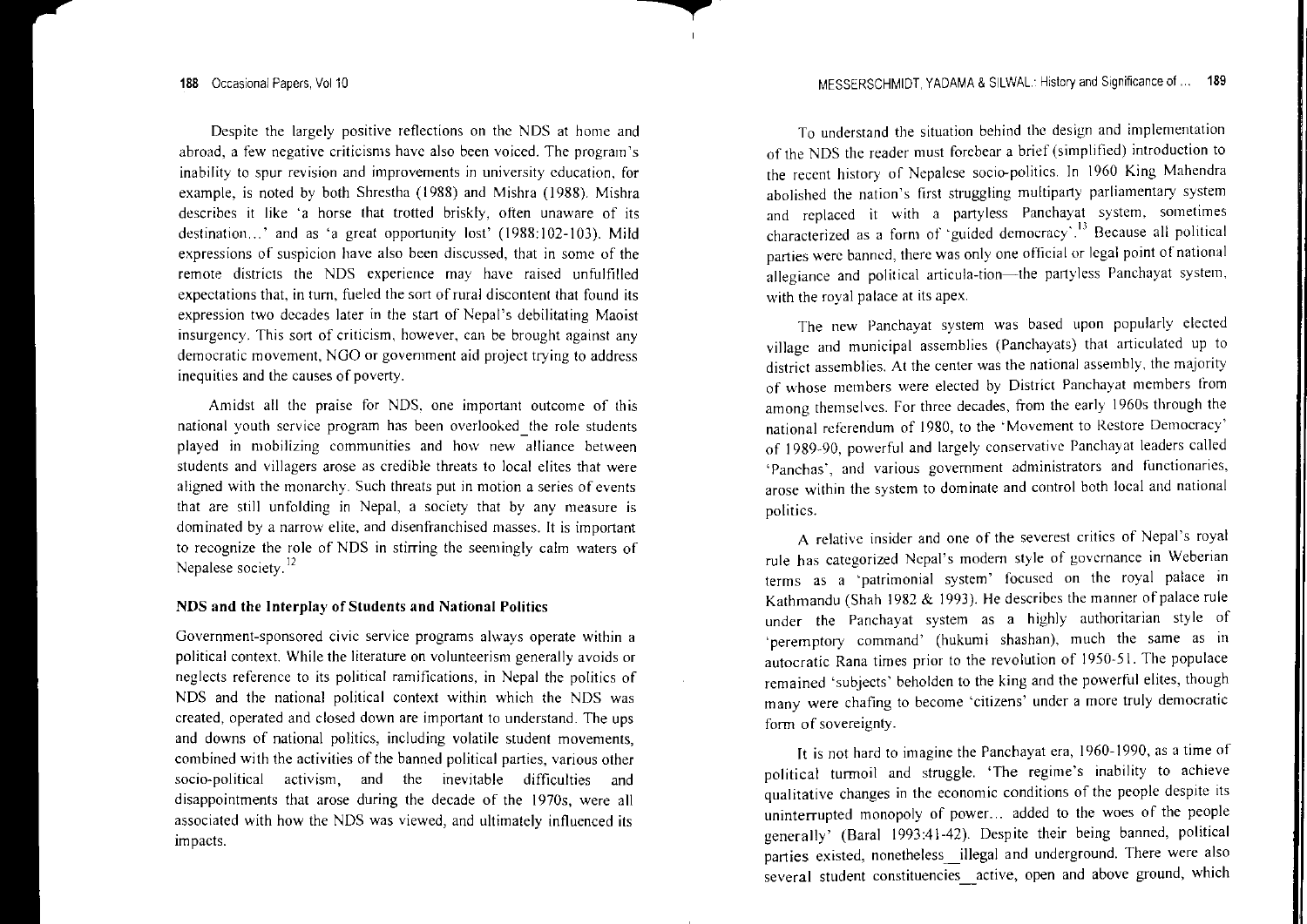reflected and often served as mouthpieces for the banned political parties (BaraI1993:46).

Into this political stew, the govemmen<sup>t</sup> attempted sincerely but ineffectually to create change and development, especially in the educational sector. Within <sup>a</sup> few years of its promulgation, however, the New Education System Plan (NESP) of 1971 was considered <sup>a</sup> failure, <sup>a</sup> tact that did not bode well for its NDS component. While the government's avowed goal was sweeping social and economic change and national unity, and white some profound changes in Nepalese society did occur, political and social life was guided from <sup>a</sup> citadel of conservatism beneath which personal and political freedoms remained severely restricted. The overarching goal of encouraging education and development, and of broadening social perspectives, was thwarted by the very fact of the severe constraints the leaders placed on society and politics.

It was in this paradoxical atmosphere that the NDS was launched, surprisingly succeeded (despite the failure of the rest of the NESP), and was summarily closed, all within little more than half <sup>a</sup> decade. Notwithstanding the glowing accounts of local suppor<sup>t</sup> for NDS volunteers, many district and local leaders (the Panchas) watched with growing alarm as student volunteers brought social and political awareness into rural communities. A few volunteers were even reprimanded for their outspoken contempt of certain powerful, corrup<sup>t</sup> or oppressive Panchas. The NDS was supposed to be free from politics, political pressures and local rivalries (Pradhan 1988:4); but clearly, in the overheated political environment of the times, political neutrality by students in far off rural villages was very difficult to monitor or achieve.

By the end of the 1970s, social and political life in the capital, Kathmandu, and in other cities and towns around the kingdom was also considerably unsettled. Strikes and other confrontational civil actions were being staged almost daily against an overriding incompetence and corrup-tion in govemment. The Panchayat system was <sup>a</sup> failure, and the people wanted to retum to <sup>a</sup> multiparty parliamentary democracy. On May 23, 1979, <sup>a</sup> violent confrontation occurred in Kathmandu between <sup>a</sup> combined force of police and army troops and an estimated 20 to 30 thousand university students. It was the culmination and expression of <sup>a</sup> deep and growing discontent among the citizenry. The following moming, King Birendra, in <sup>a</sup> bid to quell the unrest, made <sup>a</sup> tamous royal proclamation, announcing that <sup>a</sup> national referendum would be held to choose between continuing the partyless Panchayat system with suitable reforms. or reinstat-ing the multiparty system of parliamentary democracy (Shah 1993:51-52).

#### The Fall of NDS

The king's announcement alarmed many Panchas and other powerful politicos. While they did not dare speak out against the king's will, their actions nonetheless had an immediate and chilling effect upon the NDS. Some Panchas were convinced (with good cause) that NDS students would try to persuade rural voters to vote against the existing system and select the multiparty option instead. If that happened, their local power and position would be doomed. What the Panchas least wanted was what some NOS volunteers encouraged grassroots consultation and ownership of development initiatives, opposing (head-on) <sup>a</sup> culture of partisanship and ignorance of democratic principles. Although they could not stop the referendum, the Panehas and others were able to exaggerate the gravity of the situation (the threat to their power) and persuade some of the very conservative decision-makers in Kathmandu to force the university to withdraw the NDS.

Under the circumstances, King Birendra backed its closure. His palace directive forced the NDS Director to order all NDS participants home immediately, for their 'physical protection', it was said. In the 'official' view, NDS was closed due to funding problems, but few people believed it. The polite reason, reported in the news media, was 'to keep the NDS above the controversy in the context of the proposed national referendum' (The Rising Nepal, Kathmandu, June 29 1979, quoted by Poudyal 1979). Most informants interviewed for this study pu<sup>t</sup> it more bluntly: 'Closing the NDS was basically <sup>a</sup> political decision, <sup>a</sup> political act.  $^{14}$ 

Earlier, we pointed out that the NDS, as part of the new educational plan of the 1970s, was implicitly designed to prepare the nation's youth for public (or civic) service. Paradoxically, this was the root of its undoing. It was created and deployed under conditions not fully conducive to the sort of democratic citizenship that both the students and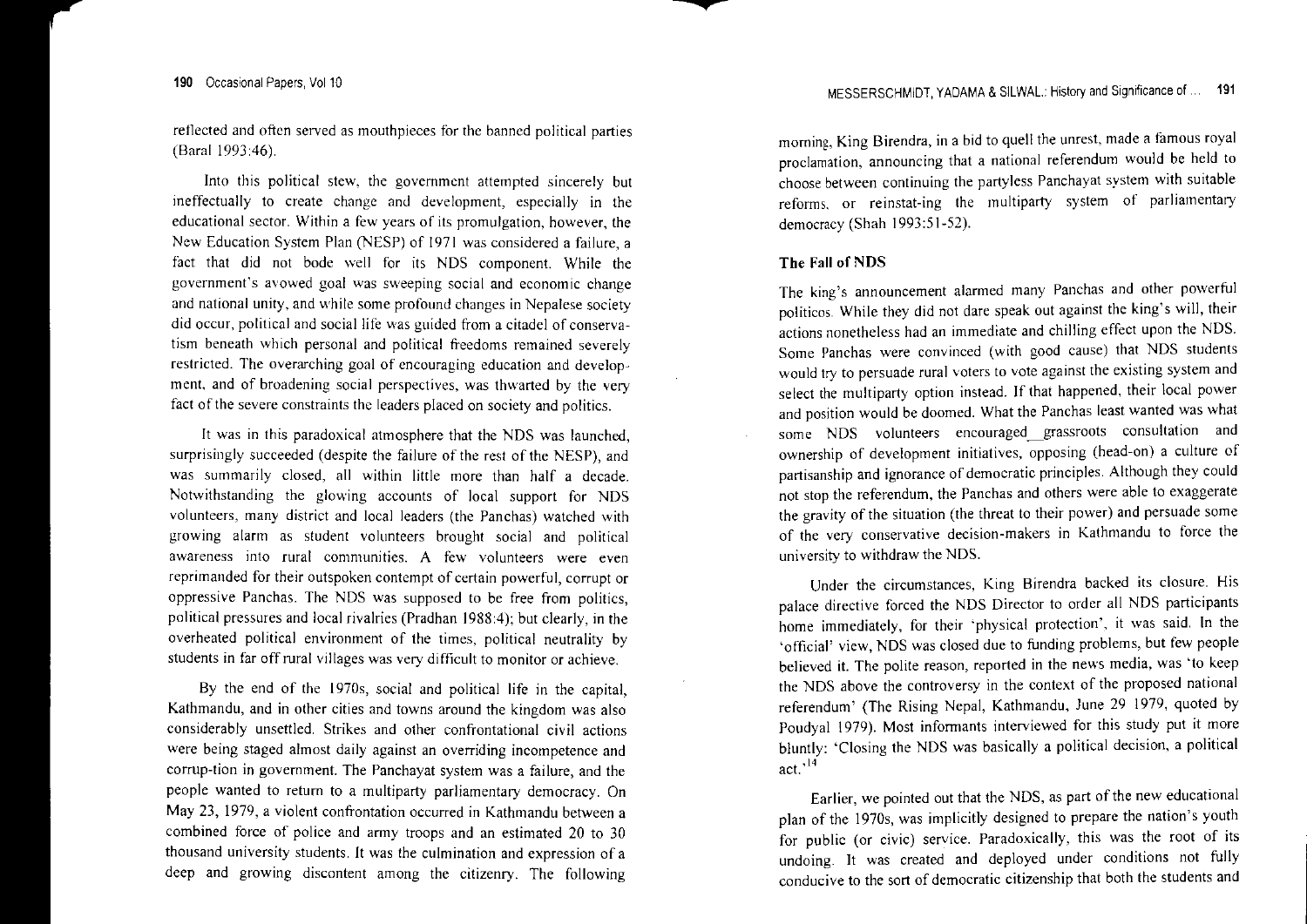villagers began exercising. Once the NOS its participants experienced realities of life in the far-flung districts of the realm, however, the disjuncture between state-sponsored ideal of 'Democracy' and the democratic citizenship fostered in students and ordinary citizens threatened the power and privilege of the few, and eventually contributed to its dern ise.

Nepal's first serious nationwide civic service movement, was summarily abandoned in 1979, but its positive influence on so many lives and communities has not been forgotten. Its popularity and its place in the psyche of the nation, never waned, though they remained in abeyance. It is interesting to note that the short saga of the NDS from first doubts and resistance, to enthusiastic suppor<sup>t</sup> and success, to its threat against the establishment and its overnight closure, and its role in student and national politics of the 1970s is strangely absent from most socio-political commentaries and recent historical analvses. If noted at all, the mention is typically a brief post mortem (e.g., in Maskay 1998:99-100), The reasons for its absence from contemporary literature seems clear enough. For one, much of that literature is written by outsiders or younger scholars without historic perspective. And, for another, the NDS was par<sup>t</sup> of the failed New Education System Plan, virtually all formal reference to which has died with the erasure of the memories of that by-gone and (now) irrelevant plan.

## A Weak Revival, 1983 to 1991

In 1983, after <sup>a</sup> three-year hiatus, the NDS Directorate was reopened at Tribhuvan University and a 'special crash program' version of NDS was reinstated, It lasted until 1991, and involved several thousand more Masters level students. But it was a tepid follow-on to the original NDS watered down to a three months assignment, only one month of which was spent in a rural community, barely enough time to prepare the required village profile, During the interlude little remained of the original NDS objectives, spirit, or local self-help development activities that had characterized its predecessor. This was <sup>a</sup> classic example of redesigning a pre-existing model but neglecting to retain its 'soul'. The revived program was poorly planned and coordinated, and was run with minimal supervision, monitoring or evaluation. The original NDS spirit

(rastriyatako bhavana) was gone, What remained, in the words of some fanner NOS officials and volunteers, was <sup>a</sup> weak miniature NOS\_'a formality', 'nominal and symbolic',

Looking back on the NDS in its heyday, one former director has made this terse observation: 'The king's people were very sensitive to the program. The courtiers were more conservative than the king.'

Ultimately, politics prevailed, for by the late 1980s the Panchayat system was under its most serious threat to its survival so far, and conservative leaders and palace courtiers were on the defensive. Anti· Panchayat sentiments were heating up, only this time they led directly into the successful 'Peoples Movement for the Restoration of Democracy' of 1989-90, Politically, the timing for <sup>a</sup> rejuvenated NDS program was all off; the context was not right.

After the new era of Democracy began in Nepal in 1990, the NDS died <sup>a</sup> quiet death, Meanwhile, the political unity that had won Democracy quickly dissolved back into contending factions, With party politics now legal and in the open, student strikes and demonstrations subsided. But, the new Democracy suffered one crisis after another and from 1996 onwards it was dogged by <sup>a</sup> growing Maoist insurgency in the rural areas, paralleled by corruption and inept leadership at the center, (And, since October 2002, there have been no local elections and local government at the VDC level has been on hold.) All of this has prevented political leaders and the governmen<sup>t</sup> from moving forward constructively, aggressively, with programs of rural development and poverty alleviation,

But it has not stopped many well meaning citizens, some of them former NDS volunteers imbued with the spirit of civic service, to take advantage of both the socio-political vacuum and the new civil freedoms that came with Democracy, to begin to form <sup>a</sup> strong civil society movement. The 'civic space' created under the NDS was now becoming creatively filled by <sup>a</sup> spectacular rise of non-governmental organizations (NGOs, CBOs and CSOs), Many of them were led by or supported by former NDS volunteers (and by others inspired by their example), Thus, in an important sense, the notion of social capital bridging groups (Drogosz 2003) can be expanded to one that also bridges time,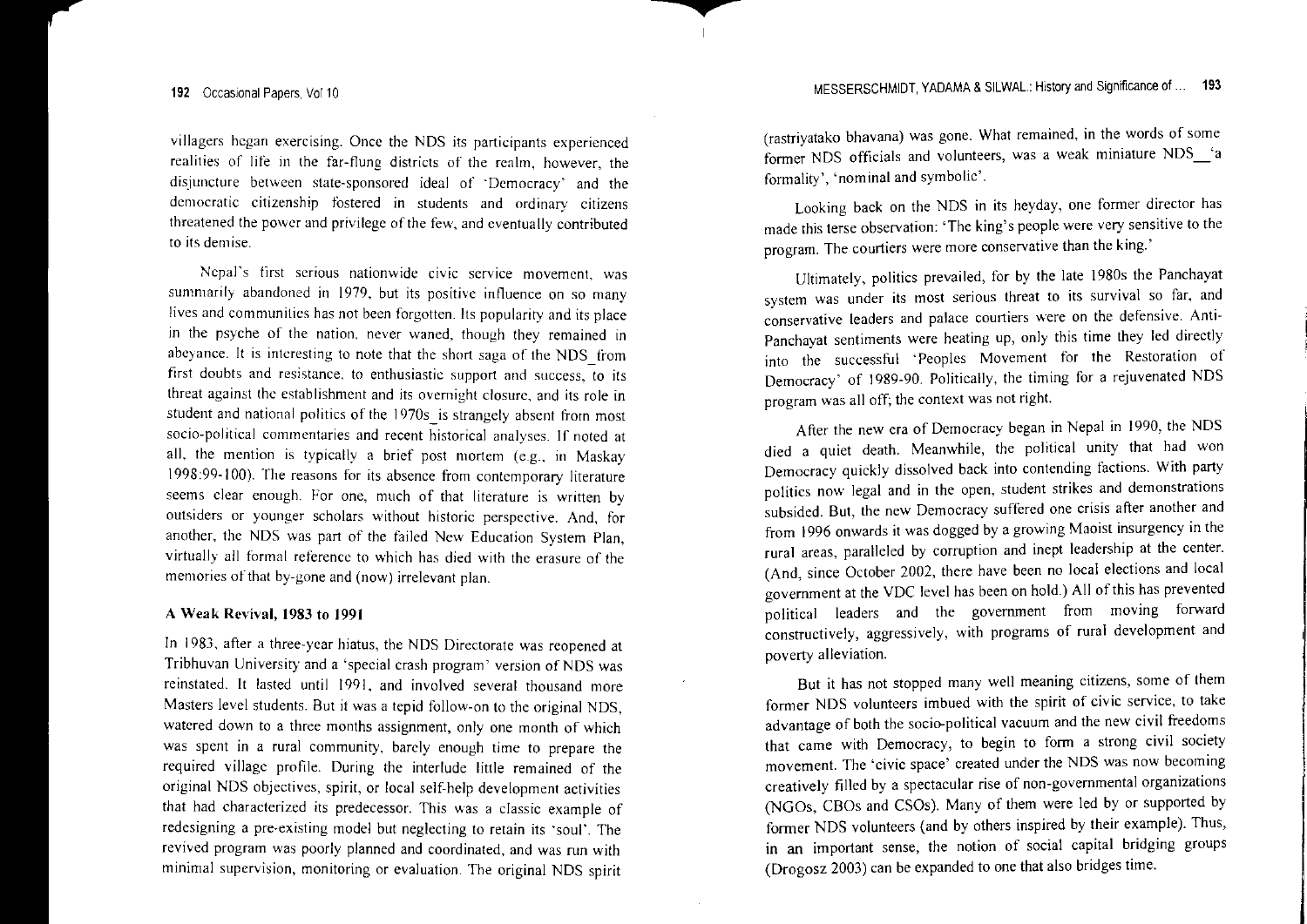During the decade of the 19905, the organization responsible for registering NGOs, the Social Welfare Council (formerly the Social Service National Coordination Council) recorded and certified <sup>a</sup> tremendous surge of civic service activities. Prior to the 1990 Democracy Movement, at a time when the Panchavat system was highly distrustful of citizen movements, the council recorded less than 200 local and national NGOs in Nepal. A decade later, however, it recorded almost 9,000 NGOs, in ten categories of which the largest was Community Development (SWC 1999-2000).15 It was during this recent burst of NGO and civic service spirit that the NDS was successfully rejuvenated in a now form. a new

## NDS Reincarnated: The NDVS

In 1998, amidst the phenomenal growth of Nepal's civil society institutions, the National Planning Commission decided (again) to revive the NDS, and after <sup>a</sup> period of planning, the new 'National Development Volunteer Service' (NDVS) was fonnally inaugurated in April 2000, in time to join in celebration of the International Year of Volunteers 2001. This time, a decade after the success of the Democracy Movement, Nepal's political climate was in some respects more favorable, more progressive. and the objectives of the new student volunteer were more broadly conceived than earlier (compare Aditya & Karmacharya 1988, Upadhyay et at 1989).

The first NDVS participants were fielded in <sup>a</sup> pilot program in 1998. Since then, well over 500 volunteers have been mobilized and posted widely across the mountain, hill and lowland districts of Nepal. Unlike its direct predecessor, the NDS, these volunteers are not active students, but are mostly new graduates anned with technical skills in agriculture, engineering, solar energy, health sciences, and water management, along with <sup>a</sup> few from liberal arts, managemen<sup>t</sup> and planning. This emphasis on technical expertise marks one of the basic differences between the new NDVS and the old NDS, which was more of <sup>a</sup> rural teacher corps.

The NDVS strictly prohibits political activism and volunteers must sign <sup>a</sup> sworn statement not to engage in political affairs of any kind. Form the perspective of the state, one of the key lessons learned from the NDS is that overt involvement of participants in political activities, even the expression of <sup>a</sup> political opinion, is counter productive to the neutrality that volunteers should maintain (Shrestha & Upadhyay 2002).

#### Discussion **and Conclusion**

The case of national service in Nepal underscores the importance of examining the social and political context into which service is introduced. Service programs can be a source of widespread societal change and <sup>a</sup> vehicle for expressing discontent with the status quo. Inextricable links between civic service and democratic citizenship have been noted in the literature, for the intent of civic service is often not only to promote democratic citizenship but also bring social change through new institutio-nal arrangements (Perry & Thomson 2004; Dionne, Drogosz & Litan 2003).

If a significant consequence of civic service is to foster democratic citizenship, then, as the NOS case suggests, it is necessary to examine the nature and life course of service programs in repressive and undemocratic regimes that offer very little in the fonn of democratic expression to its citizens. In <sup>a</sup> Nepal with few opportunities to express dissent or mobilize communities outside ofthe traditional hierarchies, the NDS provided a ready-made vehicle for youth and rural poor to organize and mount a credible threat to the status quo. While national service is not usually envisioned as <sup>a</sup> vehicle for political activism, and on the face of it, curtailing activism seems appropriate, it is important to underscore that when avenues for democratic participation are few, as in the case of Nepal, national service programs can play a significant role in manifesting the urge to assert democratic citizenship. Therefore, in the absence of true democratization, Nepal's first formal civic service program was a welcome opportunity to assert citizenship rights, though it ater become a casualty of its own success in fostering the beginnings of democratization.

The expectations and aspirations of volunteers to address social and economic disparities soared directly because of their participation in NDS. The NOS began dismantling the historical divide between the privileged and the poor, although certainly not by design, and only briefly. Student volunteers were able to instigate a more active participation by ordinary citizens-the economically and socially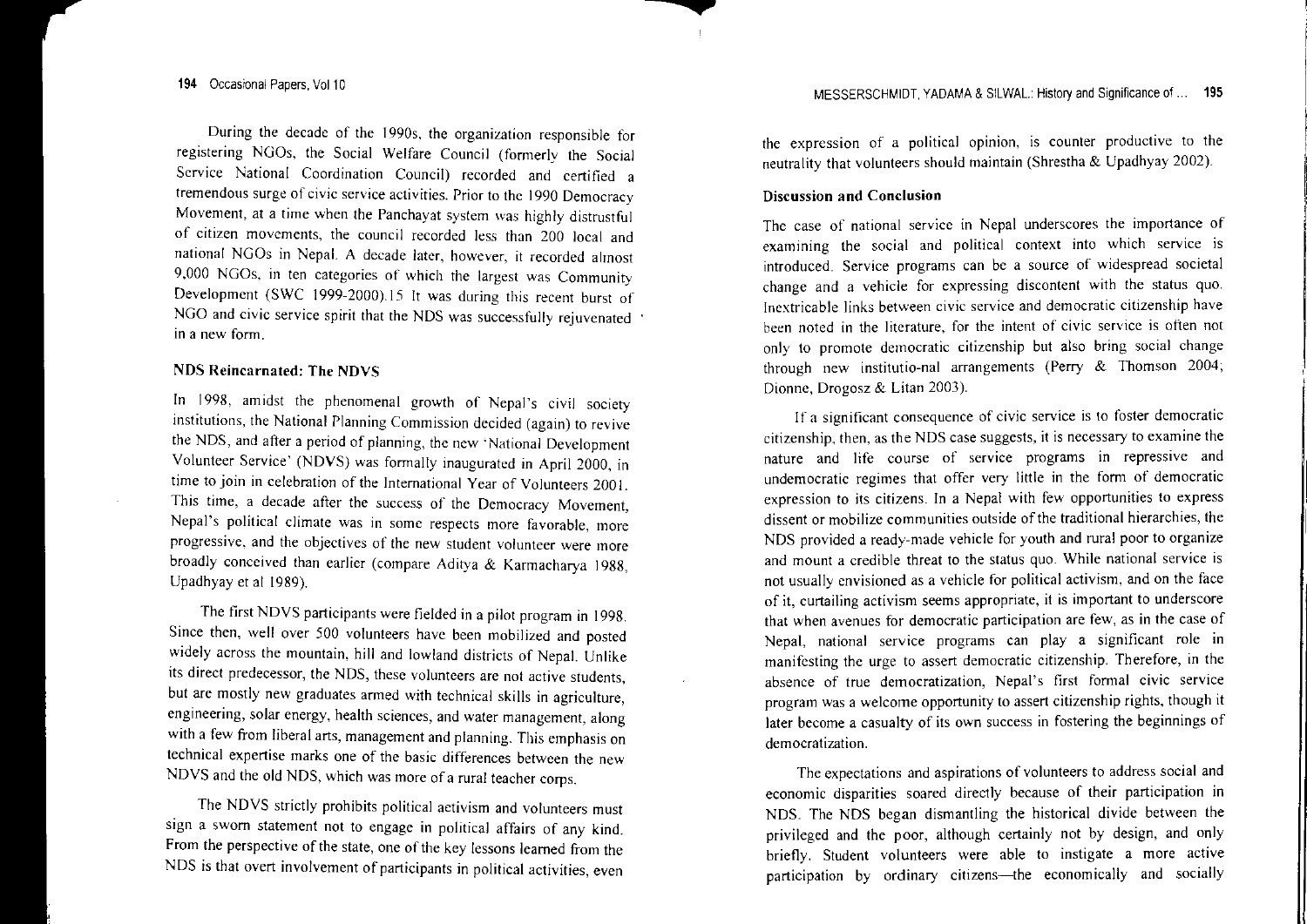**impoverished and excluded-in the affairs of their respective communities. A direct challenge to local elite (a singular source of state** power) and indirectly to the state quickly diminished the prospects of a **national service that was giving voice to an independent civil society.** NDS was quickly dismantled, but the ripples it created in Nepalese **politics and society later were foundational to the Democracy Movement** and the opening of civic space that came with it, and the still unfolding struggle for Democracy in Nepal.

Here we want to stress that while the NDS merely threatened the **status quo, it is evident tram current development discourse in Nepal that** the dominance of an entrenched political and social elite in Nepal is still **pervasive. NOS was important in introducing the ideas of democratic citizenship to far corners** of Nepalese **society that othenvise had not seen them. Subsequent calls for greater citizenship rights and democracy were** not grassroots campaigns, but were, as Brown (1996:211-212) has noted, **purely urban: '... born out of <sup>a</sup> compromise between the traditional elite** and the professional middle class. The poor were not <sup>a</sup> party to the **compromise. The urban poor participated in Nepal's revolution in the** sense that they gave the leaders of the Jana Andolan [the 1990 'Peoples Movement'] leverage over the palace.'

**The outcome has been one of continuity, where power and wealth remain elusive to the rural and urban poor, and <sup>a</sup> narrow elite still** governs Nepal. This, however, does not diminish but only strengthens **our thesis that (a) national civic service under such conditions can foster** democratic citizenship from the grassroots, but that (b) it becomes difficult to sustain such <sup>a</sup> program when it begins to threaten an entrenched elite and intense scrutiny of the powerful.

We conclude with the idea that civic service is inherently **democratic, inviting citizen participation in social development,** especially when other roads to democracy are blocked. In Nepal, national **service program became the magnet for democratic participation in the absence of other legitimate avenues of democracy. The observations of** Clotfelter (1999: 10), from an international perspective are that: 'however politically neutral in their conception, these service programs tend to stir up waves in the pool of politics, especially when they are funded directly

**by the government... Much more prominent on the political radar screen, though, are the actions** ofthose **recruits.'**

**Amartya Sen's call for expanding real freedoms of citizens and the removal** of unfreedoms to unleash development seems appropriate even **for understanding how national service unfolds in the absence of** Democracy (Sen 1999). The case study of Nepal illustrates some of the **complexities surrounding <sup>a</sup> national service program. We contend that if a significant aspect of service is to foster democratic citizenship, then it** cannot be divorced from the climate in which it is deployed.

**.. ,Citizenship will not be strengthened if service is entirely divorced from politics. Yes, service is essential to civil society** and it is par<sup>t</sup> of what makes us citizens. (Drogosz 2003:250- 251 )

## ACKNOWLEDGEMENTS

The authors acknowledge help from the staff of Nepal's Tribhuvan University Library, Center for Nepal and Asian Studies, Central Department of Sociology and Anthropology, National Development **Volunteer Service and National Planning Commission. We also thank** our many informants (former NDS volunteers and educators), and several other key figures in Nepal's social development and political **scene, past and present. Reader comments and suggestions are welcome.** Contact:  $\leq$ dmesserschmidt@ gmail.com>

#### ENDNOTES

- **I. For a more extensive version of this paper. describing and analyzing civic service and youth volunteer movements in South Asia, with the Nepal NOS case study, see Yadama & Messcrschmidt 2004.**
- **2. Don Messerschmidt is an applied anthropologist, consultant, researcher, writer (and former American Peace Corps Volunteer). He has authored several dozen articles, many reports and several books on Nepal, mostly dealing with development topics.**
- **3. Gautam Yadama is an associate professor in the George Warren Brown School** of Social **Work at Washington University, St. Louis, Missouri, USA.**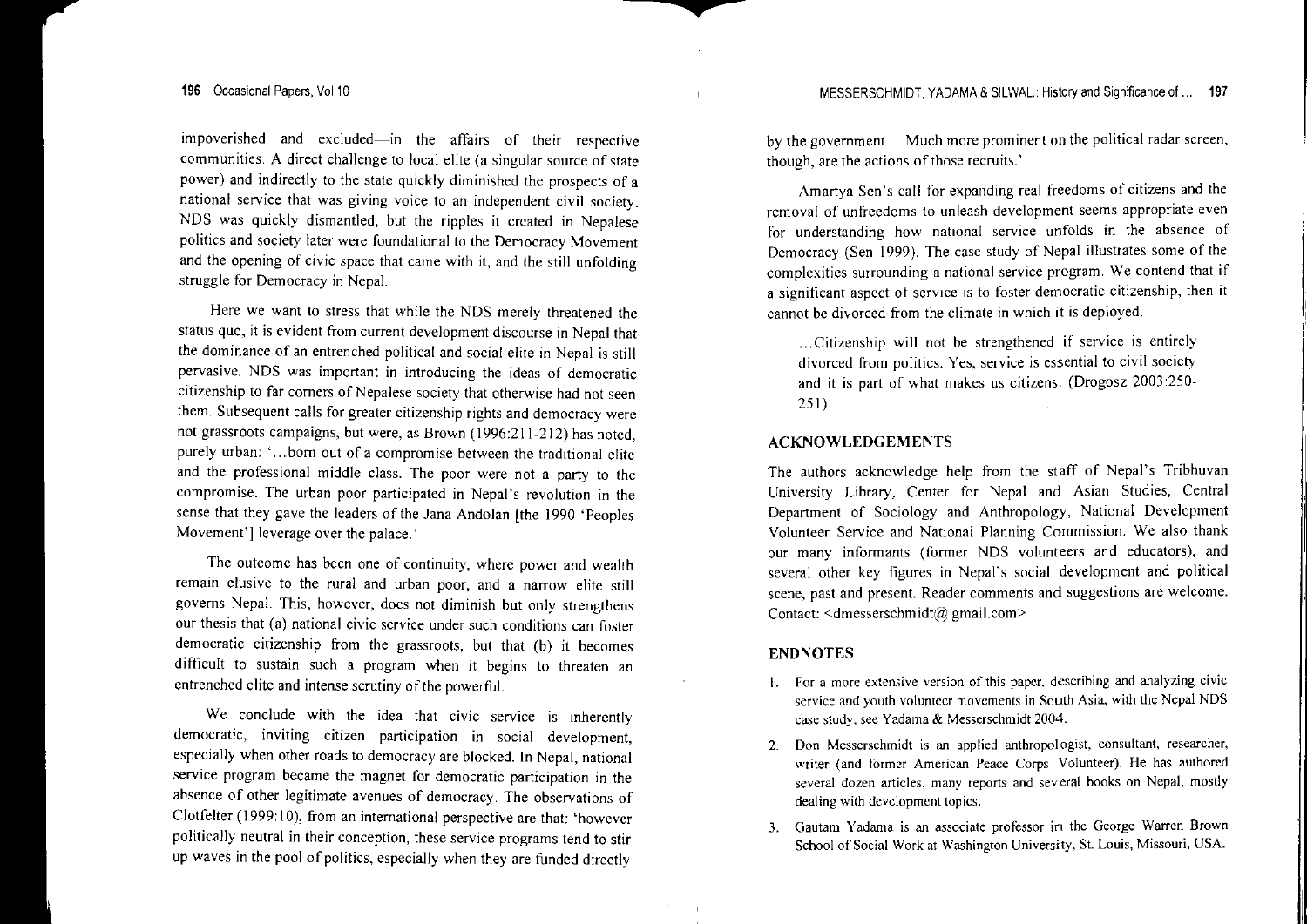- 4. 13huvan Silwal is currently with the U.N. in Eastern Europe on assignment to <sup>a</sup> local governance and development project in Albania. In 2001 he served as Nepal National Coordinator for the International Year of Volunteers (IYV) program under the office of the U.N. Volunteers/Nepal. He has considerable cxrerience as an advisor on volunteer affairs in Nepal. including the new National Development Volunteer Service (NDVS).
- 5. At the root of voluntccrism in Nepal arc the strong cultural-historical concepts of 'service' (Nepali: sewa) and 'duty' (dharma) constituted to promote <sup>a</sup> dharma-hascd 'good society' where the weak and the powerless are served by those occupying <sup>a</sup> better position in lite (Dahal et a1 2002:34- 35, Menan, Maore & Sherraden 2002). There is <sup>a</sup> very thin line between the meaning of 'service' that is freely given and 'duty' that is expected to be given. Engaging in some voluntary 'servicc' to society is easily interpreted as simply the socially expected performance of one's moral 'duty',
- 6.Maskay (who questions any association of Nepal's contemporary civil society movemcnts with pas<sup>t</sup> service traditions) saw it slightly differently when he wrote: "Evidence exists here and there that NGOs existed in Nepal in the remote past, long before the written history of Nepal...' (1998:68).
- 7.The list is slightly modified, from by Biggs, Gurung & Messerschmidt 2004. It is based on their own research as well as an extensive literature: Bhattachan 1996, 2000 & 2002; ehhetri & Kattcl 2004: Dhakal 1994 & 1996: fisher 19R9 & 1991: (;urung (1,) 2000: Gurung (S,M,) 2000: *lashi.* Sharma & Thapa 2000: Limbu 2001: Messerschmidt 1979, 1981, 1985, 1986, 1987 & 1995; Pradhan 1983 & 1989; Pun 2001; Regmi 2002; and Shrcstha 1999,
- 8.Bhattachan (1996) designates the same as "indigenous" and "induced",  $We$ have adapted "indigenous'. 'traditional' and 'sponsored' from Fisher 1991. *Indigenous* refers to <sup>a</sup> system (or group) developed within <sup>a</sup> local community (by insiders), identified as locally-originated, locally-'owned' and 'customary', *Traditional* implies well established and accepted, usually with some degree of antiquity, something 'old' in the eyes of the beholder, but not necessarily indigenous, *Sponsored* groups are those initiated or 'induced' from outside the host community by projects, programs, governmen<sup>t</sup> agencies. NGOs or other outside organizations.
- 9.See Biggs, Gurung & Messerschmidt 2004 for an in-depth discussion.
- 10. The remaining 4% were undecided due to personal or family concerns, not in opposition to the program,
- 11. 'Local authorities' art; identified as persons related to NDS program. as distinct from local leaders, many of whom were threatened by it. Of the  $111$ local leaders and 385 villagers surveyed. 100% and 99%, respectively. expressed their favor of the program (Pradhan 1978:275),
- 12. A recent assessment of the root causes of the Maoist insurgency. from districts where Maoism first arose in Nepal in the mid-1990s, points to local discontent with the status quo and, especially. with the neglect by the palace and royal retainers of local needs and aspirations (Gersony 2(03), That study, however, makes no reference to the presence of NDS volunteers during the 1970s. Gersony's reference to outside influences begins, unfortunately. only wilh the implementation of <sup>a</sup> large donor-funded development project in 1980. Thus, the likely influence of NOS volunteers in the same districts over the previous decade was ignored.
- 13. For more detail on the political setting, see Baral 1993. Holtun et al 1999: 26-45, and Shah 199() & 1993,
- 14. In a close vote, the National Referendum resulted in a win for the king's preference to continue the Panchayat system \"ith appropriate reforms although. in the end, it only marked time, one decade, until the popular revolutionary movement to restore Democracy won out in 1990.
- 15. By 2002 this number had risen to almost  $14,000$  NGOS affiliated with the Social \Velfare Council (Pyakural 2002), Not all. however, are fully functional and professionally sound. This number does not count the scores ofintemational NGOs Ihat also operate in NepaL many of which, along with international aid agencies. fund much of the national and local NGO community through which they channel specific development activities,

## REfERENCES

- Acharya, M. 1997. 'Non-government organization (NGOs)-led development in Nepal'. Pp, 69·99, in K. Bhattachan & C. Mishra. eds.. Development Practices in Nepal. Kathmandu, Nepal: Central Department of Sociology and Anthropology. Tribhuvan University.
- Aditya. A. & Karmaeharya. Y., eds. 1988. The Role of NOS and the Present National Context (Seminar Report). Kathmandu: National Development Service Directorate. Tribhuvan University.
- Baral, L.R. 1977. 'An experiment in education: The NDS system in Nepal', in T,M. Shakya & P. Kasaju, eds., Education and Development. Kathmandu: Center for Educational Research, Innovation and Development, National Education Committee,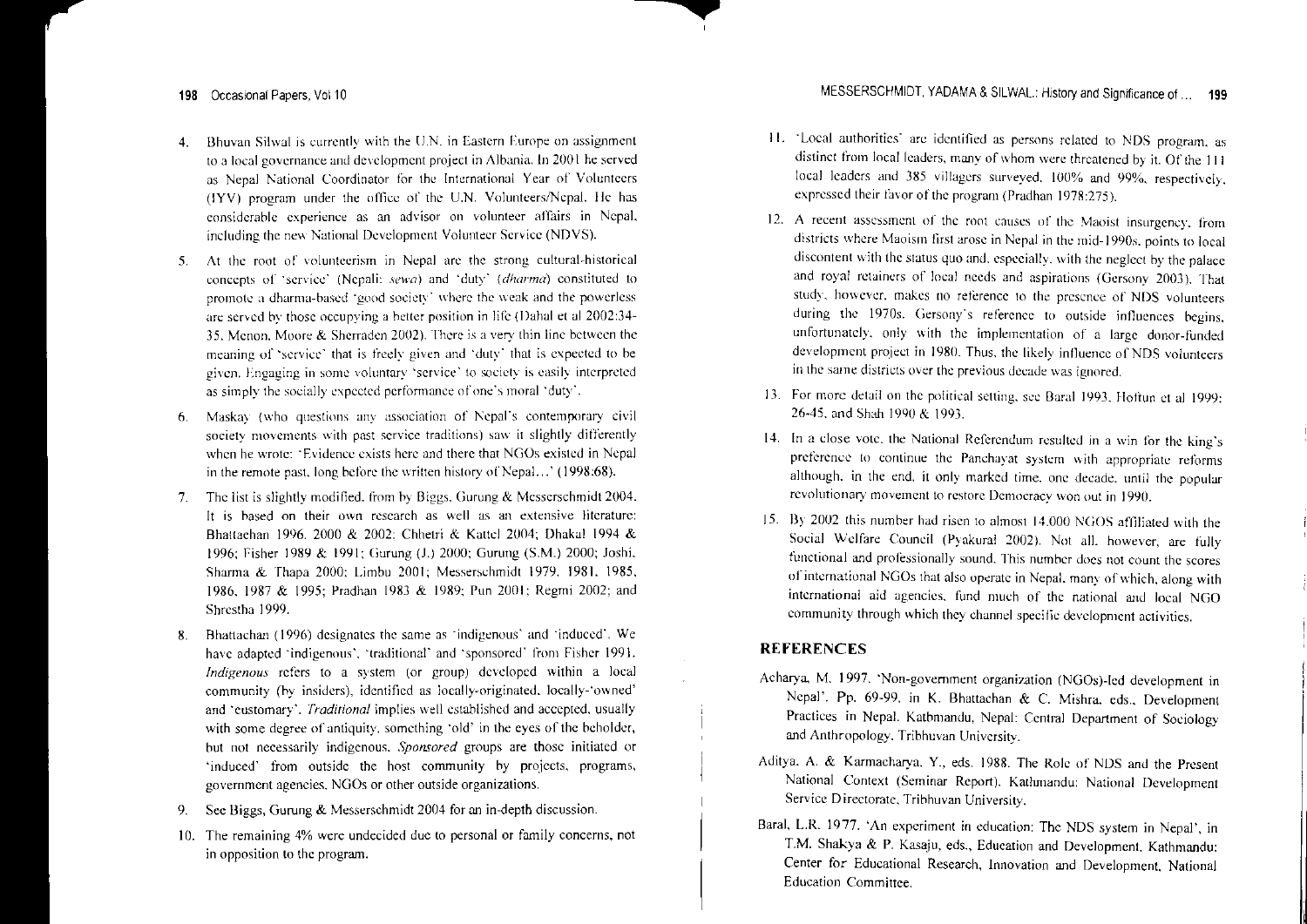- Saral. L.R. 1993. Nepal: Problems of Governance. Ne\.... Delhi: Kanark Publishers Pyt. Ltd.. under auspices of the Centre for Policy Research.
- Bendix. R. 1962. Max Weber: An Intellectual Portrait. Garden City: Doubleday.
- 1<sub>3</sub> endix. R. 1978. Kings and People: Power and the Mandate to Rule. Berkeley: University of California Press.
- Bhattachan. K.B. 1996. 'Induced and indigenous sclf·hdp organizations in the context of rural development: A case study of the GTZ supported self-help. promotion programs in Nepal'. Pp. 109-137 in M.K. Dahal & H. Mund. cds.. Social Economy and National Development: Lessons from Nepalese Experience. Kathmandu: Nepal Foundation for Advanced Studies (NEFAS) with Friedrick-Ebert-Stiftung/Nepal.
- Bhattachan. K.B. 2000. 'People/Community-based development strategy in Nepal'. Pp. 100-148 in K.B. Bhattachan & C. Mishra. eds., Developmental Practices in Nepal (2nd edition). Kathmandu: Central Department of Sociology and Anthropology, Tribhuvan University, in cooperation with Friedrick-Ebert-Stiftung (rES). Germany and Nepal.
- Bhattachan, K.B. 2002. 'Traditional voluntary organisations in Nepal'. in V.K. Shrestha. et al. eds.. Nepal Volunteer Book. Kathmandu: International Year of Volunteers Steering Committee for Nepal.
- Bhattachan, K.S. & C. Mishra. eds. 1997. Development Practices in Nepal. Kirtipur. Kathmandu. Nepal: Central Department of Sociology and Anthropology. Tribhuvan University.
- Biggs, S.D., S.M. Gurung & Messerschmidt, D. 2004. An Exploratory Study of Gender- Social Inclusion and Empowerment through Development Groups and Group-Based Organizations in Nepal: Building on the Positive. Report to the Gender and Social Exclusion Assessment Study.Kathmandu: U.K. Department for International Development and The World Bank.
- Bista., D.B. 1991. Fatalism and Development: Nepal's Struggle for Modernization. Calcutta: Orient Longman.
- Brown, E. 1999. 'The scope of volunteer activity and public service'. Law and Contemporary Problems 62(4):17-42;www.law.duke.edw' journals/62Brown
- Brown, T.L. 1996. The Challenge to Democracy in Nepal: A Political History. New Yark: Routledge.
- Chand, D. 1991. Development through Non-Governmental Organizations in Nepal. Kathmandu: Institute for Development Research and Social Service.
- Chand, D. 1998. The role of civil society in democratization: NGO perspective. Pp. 46-58 in A.P. Srestha., The Role of Society and Democratization in Nepal. Kathmandu: Nepal Foundation for Advanced Studies (NEFAS) and the Friedrich-Ebcrt-Stiftung (FES), Gennany and Nepal.
- Chand, D. 1999. Views and Visions of Non-Governmental Organization. Kathmandu: Association of Development Agencies of Nepal (ADAN).
- Chand, D. 2000. 'HMG policy, INGOs legal status in Nepal, role of SWC on INGOs and utilization ofINGOs aid'. Pp. 19-26 in RB. Swar, S.R. Naupane & S.K. Basnet. eds.. Social Development and INGOs Activities in Nepal 2000 (2nd ed.). Kathmandu: Community Development Service Association.
- Chhetri, R.B. & Kattel, S.P. 2004. Dispute Resolution in Nepal: A Socio-Cultural Perspective. Kathmandu: Centre for Victims of Torture.
- Clotfelter, C.T. 1999. 'Why "Amateurs"?' Law and Contemporary Problems 62(4):1-16.
- DahaL D.R, Uprety, H. & Subba. P. 2002. Good Governance and Decentralization in Nepal. Kathmandu: Center for Governance and Development Studies, in cooperation with Friedrich-Ebert-Stiftung.
- Dahal, D.R. 1998. 'Is there anything as "Good Governance" in Nepal? Reflections on the functioning of the civil society'. Pp. 78-90, in G.R Thapa, ed., Local Self-Government in Nepal. Kathmandu: Political Science Association of Nepal, with Friedrich-Ebert·Stiftung.
- Dhakal, S. 1994. Adaptive Strategies of Magars: An Ecological-Anthropological Case Study from Kali Gandaki River Basin. Unpublished Masters Thesis. Kathmandu: Tribhuvan University.
- Dhakal, S. 1996. 'Bheja as <sup>a</sup> strategic cultural convention: Community resource managemen<sup>t</sup> in the Barha Magarat', Emerging Ethnicity and Aspects of Community Adaptation, <sup>a</sup> special issue of Occasional Papers in Sociology and Anthropology, 5:39-51.
- Drogosz, K.M. 2003. 'Citizenship without politics? A critique of pure service'. In E.1. Dionne Jr., K.M Drogosz & R.E. Litan, eds., United We Serve: National Service and Future of Citizenship. Washington, DC: Brookings Institution Press.
- Dionne, E.J., Drogosz, K.M. & Litan, R.E. 2003. United We Serve: National Service and Future of Citizenship. Washington, DC: Brookings Institution Press.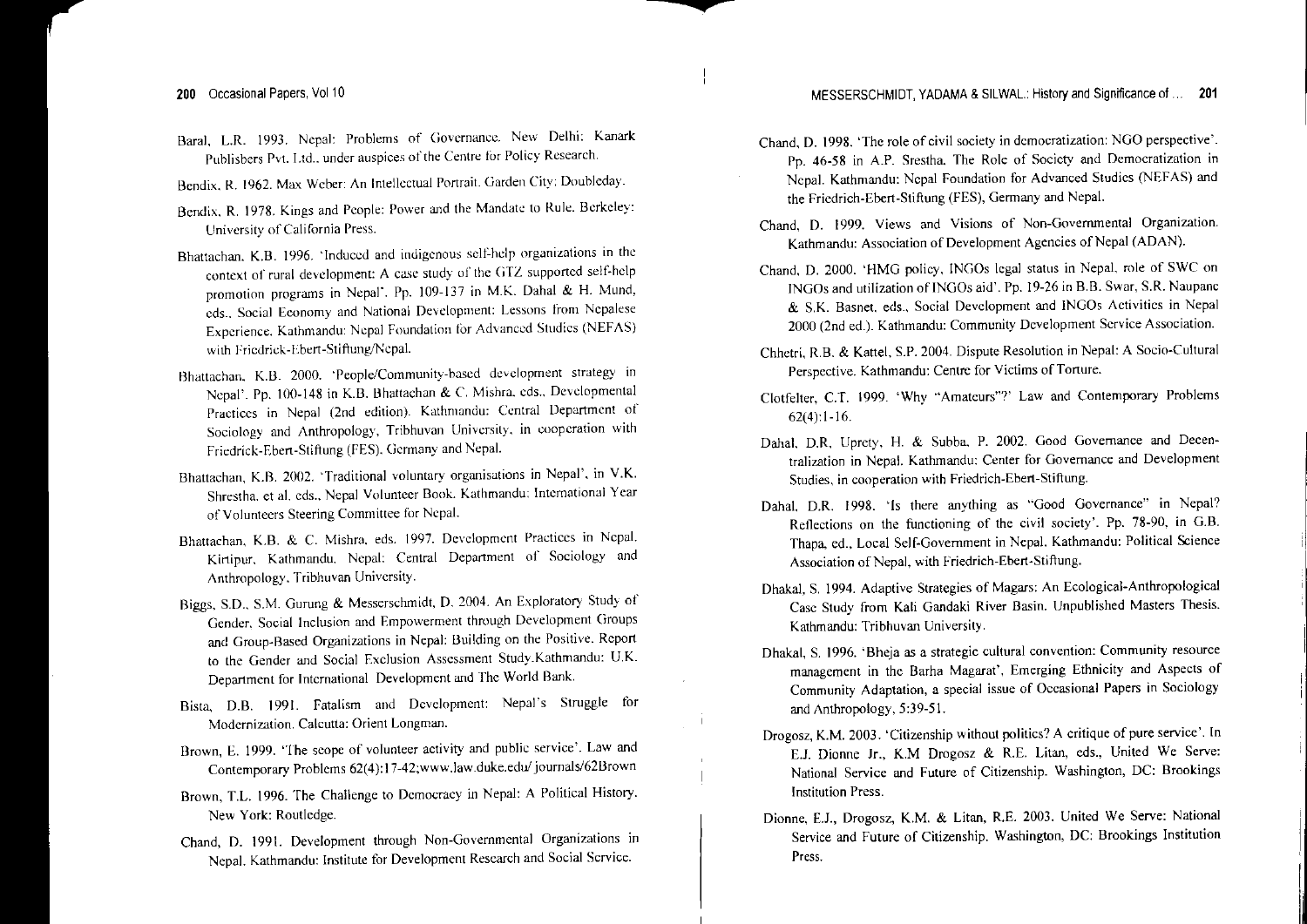- Fisher, RJ. 1989. Indigenous Systems of Common Property Forest Management in Nepal. EAPI Working Paper No. 18. Honolulu: Environment and Policy Institute, East-\\/est Center. University of Hawaii.
- Fisher. R.J. 1991. Studying Indigenous Forest Management Systems in Nepal: Toward a More Systematic Approach. EAPI Working Paper No. 30. Honolulu: Environment and Policy Institute. East·West Center, University of Hawaii.
- I:riedman. T.L. 2002. 'Where Frcedom Reigns'. The New York Times. (Op-Fd, August 14), p. A29.
- Fukuyama. F. 1995. Trust: The Social Virtues and the Creation of Prosperity. New York: Free Press.
- Fussell. D. & Quarmby, A. 1974. 'Study service: A survey'. lJnpublished repor<sup>t</sup> to International Development Research Center (IDRC), Canada
- FusselL D. & Quarmby. A. 1977. 'Study service: An idea \vhose time has come'. The Times (London, March 4).
- Gersony, R. 2003. Sowing the Wind... History and Dynamics of the Maoist Revolt in Nepal's Rapti Hills. Portland. OR: Mercy Corps International.
- Ghimire, J. 2000. 'NGO Development in Nepal'. Pp. 12-18, in B.B. Swar, S.R. Naupane & S.K. Basnet. eds.. Social Development and INGOs Activities in Nepal 2000 (2nd cd.). Kathmandu: Community Development Service Association.
- Gurung, HB. 1988. 'Development Role of NDS Programme'. Pp. 40-61, in A. Aditya and Y. Karmacharya, eds., The Role of NOS and the Present National Context (Seminar Report). Kathmandu: National Development Service Directorate, Tribhuvan University.
- Gurung, 1. 2000. 'Some social organization and customs of the Gurung community'. Pp. 11-13 in R. Joshi, K. Sharma & B. Thapa, eds., Twice Blessed: The Art of Giving. Kathmandu: Tewa.
- Gurung, S.M. 2000. Assessment of Traditional Institutions for Watershed Management. Paper prepared for ADB Project Preparation on Watershed Rehabilitation and Management. Kathmandu: Asian Development Bank.
- HMG/MOE. 1971. The National Education System Plan 1971-76. Kathmandu: Ministry of Education, HMGN.
- Hoftun, M., Raeper, W. & Whelpton, 1. 1999. People, Politics and Ideology: Democracy and Social Change in Nepal. Kathrnandu: Mandala Book Point.
- liDS. 1992. Rural Services Delivery Review. Phase 11. Report 1: A Strategy lor Rural Services Delivery (Main Report. 2 VO[5.+ annexes). Kathmandu: Institute for Integrated Development Studies.
- Joshi, R., Sharma, K. & Thapa, B., eds. 2000. Twice Blessed: The Art of Giving. Kathmandu: Tewa.
- Karmacharya, Y. 1980. National Development Service: A Study of Impact on the Economic Development of Nepal. A thesis submitted to the Institute of Humanities and Social Science, Tribhuvan University, Kathmandu, Nepal.
- Korten, D. 1991. Getting to the 21st Century: Voluntary Action and Global Agenda. Connecticut: Kumarian Press.
- Limbu, R. 2001. 'Bahadur Nepali', Nepali Times (Kathmandu), No. 30 (16-22 February)  $\langle www, \text{nepalnews.com} \cdot np/n \times (6-2001/nation.html)$ Bahadur Nepali>.
- Maskay. B.K. 1998. Non-Governmental Organizations in Development: Search for a New' Vision. Kathmandu: Centre for Development and Governance.
- Maskay, B.K. 2000. Development Governanec: Agenda For Action. Kathmandu: Centre for Development and Governance.
- Menon. N., Moore, A. & Shcrraden, M. 2002. 'Understanding service: Words in the context of history and culture'. Working Paper No. 02-1. St. Louis, MO: Center for Social Development. Global Service Institute, Washington University.
- Messerschmidt. D.A. 1979. 'Dhikur: Rotating credit associations in Nepal'. Pp. 141-166 in J.F. Fisher. ed.. Himalayan Anthropology: The Indo-Tibetar Interface. The Hague: Mouton.
- Messerschmidt. D.A. 1981. 'Nogar and other traditional forms of cooperation in Nepal: Significance for development'. Human Organization 40:40-47.
- Messerschmidt, D.A. 1985. 'Local participation in park resource planning and management'. Pp. 133-140 in J.A. MeNeely, et al, eds., People and Protected Areas of the Hindu Kush-Himalaya. Kathmandu: International Centre for Integrated Mountain Development (fCIMOD).
- Messerschmidt, D.A. 1986. 'People and resources in Nepal: Customary resource managemen<sup>t</sup> systems in the upper Kali Gandaki'. Pp. 455-480 in NAS, Common Property Resource Management. Washington, DC: National Academy Press, U.S. National Academy of Sciences.
- Messerschmidt, D.A. 1987. 'Conservation and society in Nepal: Traditional forest managemen<sup>t</sup> and innovative development'. Pp. 373-379 in P. Little &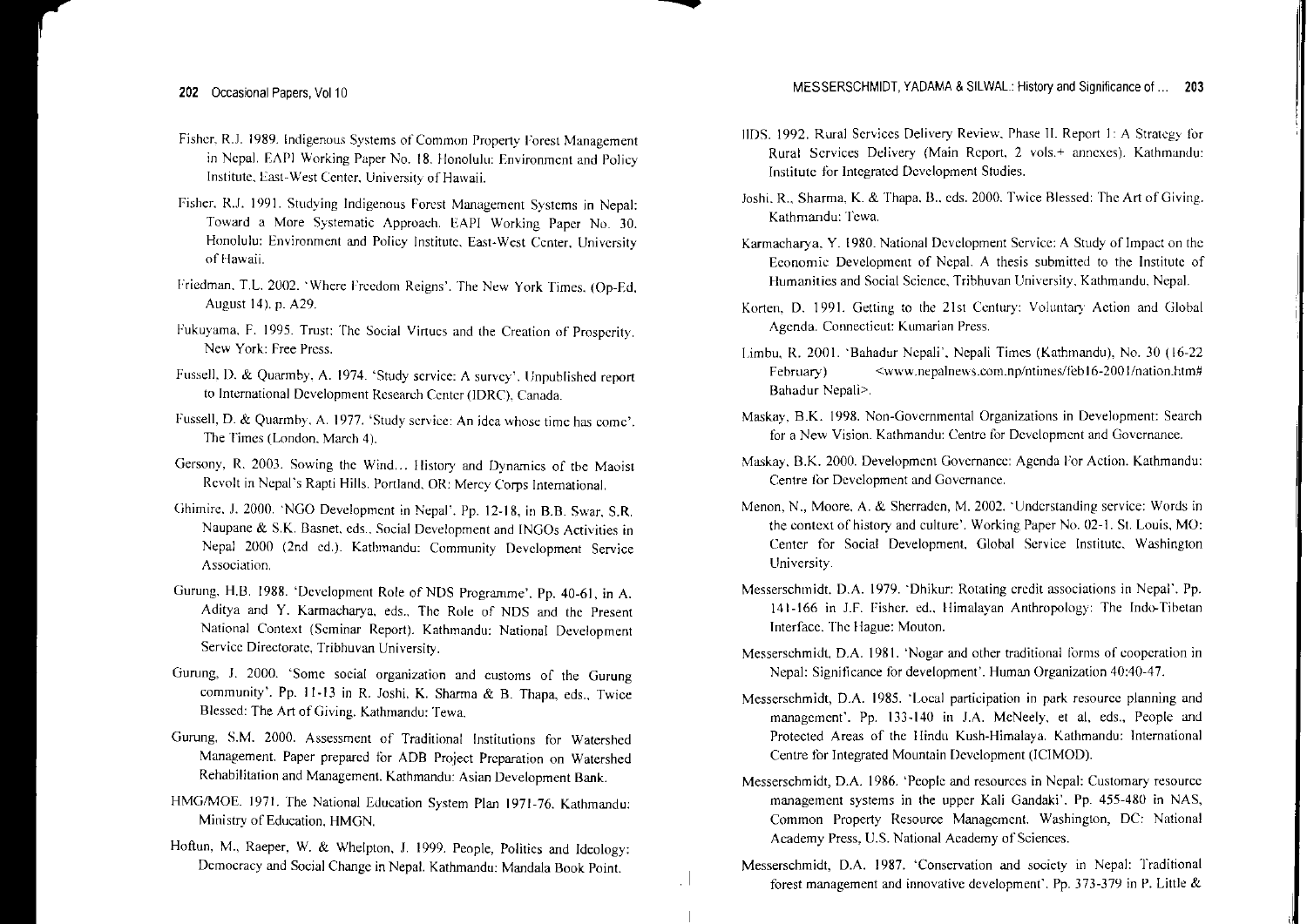M. llorowitz, eds., Lands at Risk in the Third World: Local Level Perspectives. Boulder: Westview.

- Messerschmidt, D.A. 1995. 'Local traditions and community forestry management: A view from Nepal'. Pp. 231-244 in D.M. Warren, L.J. Slikkerveer& D. Brokensha, eds., The Cultural Dimension of Development: Indigenous Knowledge Systems. London: Intermediate Technology Publications.
- Mishra, C. 1988. 'Comment'. Pp. 102-105, in A. Aditya & Y. Kannacharya. eds., The Role of NOS and the Present National Context (Seminar Report). Kathmandu: National Development Service Directorate, Tribhuvan University.
- NOS 1988. 'National Development Service: A Review', Paper presented at a seminar on The Role of NOS and the Present National Context, April 1988. Kathmandu: Tribhuvan University, Directorate of NDS.
- Poudyat, M.P. 1979. National Development Service Programme: A Study in Its Supervision and Evaluation System. Political Science Masters Thesis, Institute of Humanities and Social Sciences, Tribhuvan University. Kathmandu, Nepal.
- Poudyal, M.P. & Tiwari. C.K. 1978. 'Youth mobilization for development.' Country paper presented to the Asian Regional Youth Meeting held under auspices of UNESCO, Kathmandu, September.
- Pradhan, P. 1978. Impact of NDS in Nepal: A Study of Changing Attitude and Behavior of Student Participants and Village People. Kathmandu: Centre for Economic Development and Administration, Tribhuvan University.
- Pradhan, P. 1983. 'Community managed irrigation systems case study: Chhatis Mauja irrigation system'. Appendix-II, pp. 218-242 in MOA/APROSC/ ADC, Water Management in Nepal. Kathmandu: Agricultural Projects Services Centre and Agricultural Development Council.
- Pradhan, P. 1988. 'The National Development Service: Its Attitudinal and Development Aspects'. Pp. 61-78, in A. Aditya & Y. Karmacharya, eds., The Role of NDS and the Present National Context (Seminar Report). Kathmandu: National Development Service Directorate, Tribhuvan University.
- Pradhan. P. 1989. Patterns of Irrigation Organization in Nepal: A Comparative Study of 21 Farmer-Managed Irrigation Systems. Colombo. Sri Lanka: International Irrigation Management Institute.
- Pun, L.B. 2001. 'Indigenous knowledge and practice in irrigation management system: A case study of the Khalle Dandakhet Kulo FMIS in Baglung

District. Pp. 74-99 in U. Gautam & S. Rana, eds.. Challenges to Farmer Managed Irrigation Systems (Proceedings of the International Seminar on Challenges to Farmer Managed Irrigation Systems. 28-29 March 2000, Kathmandu, Nepal). Kathmandu: Farmer Managed Irrigation Systems Promotion Trust.

- Pyakural. 1. 2002. Annual Report of Social Welfare Council. Kathmandu: Social Welfare Council.
- Razzaque, A., Masud, A.R.M. & Wadud Mian, M.A., eds. 1978. Study Service: A Way to National Development. Mymensingh. Bangladesh: Bangladesh Agriculture University.
- Regmi. M.C. 2002. 'The Guthi System' & 'Kathmandu City and the Guthi System Today'. Pp.  $268-290$  &  $291-295$ , in M.C. Regmi, Nepal: An Historical Miscellany. Delhi: Adroit Publishers.
- Sen, A. 1999. Development as Freedom. New Delhi: Oxford University Press.
- Shah, R. (1972) 'Hami kata?' ('Where do we go from Here?'). Rastra Pukar (a Kathmandu. Nepal weekly), 27 April.
- Shah, R. 1978. Nepali Politics-Retrospect and Prospect. Delhi: Oxford University Press.
- Shah, R. 1982. The Nepalese Elite. Varanasi: Centre for the Study of Nepal, Renaras Hindu University.
- Shah, R. 1990a. Modern Nepal: A Political History 1769-1955. *Va!.* I: 1769- 1885, Vo!. 2: 1886-1995. New Delhi: Manohar.
- Shah, R. I990b. Three Decades and Two Kings (1960-1990): Eclipse of Nepal's Partyless Monarchic Rule. Kathmandu: Ratna Pustak Bhandar.
- Shah, R. 1993. Politics in Nepal 1980-1990: Referendum, Stalemate and Triumph of People Power. 3rd rev. ed. Delhi: Manohar.
- Sharma, K. 2000. 'Crisis of compassion'. Pp. 14-18 in R. Joshi, et al, eds., Twice Blessed: The Art of Giving. Kathmandu: Tewa.
- Sherraden. M. 2001a. 'Civic service: Issues, outlook, institution building'. Paper presented at the Biennial Conference of the Inter-University Seminar on Armed Forces and Society, October 19-21, 2001. at Baltimore, MD. St. Louis, MO: Center for Social Development. Global Service Institute, Washington University.
- Sherraden, M. 2001b. 'Youth service as strong policy'. Youth Service Country Study, prepared for The Ford Foundation. St. Louis, MO: Center for Social Development, Global Service Institute, Washington University.